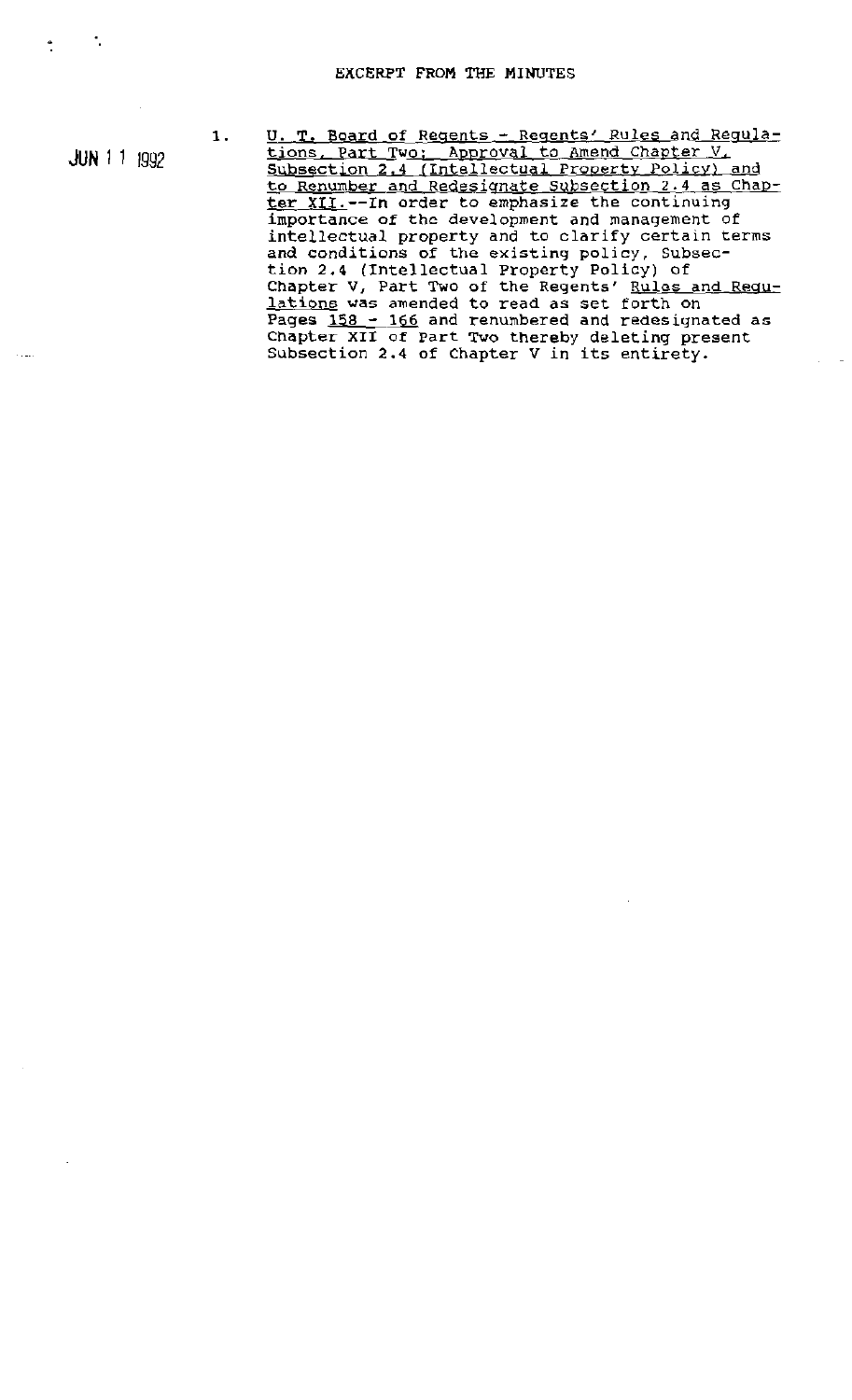## CHAPTER XII

### INTELLECTUAL PROPERTY

- Sec. 1.
- Philosophy and Objectives.--While the discovery of patentable processes or inventions and the creation of other intellectual property is not the primary objective of the System, for any such discoveries or creations, it is the objective of the Board to provide an intellectual property policy that will encourage the development of inventions and other intellectual creations for the best interest of the pUblic, the creator, and the research sponsor, if any, and that will permit the timely protection and disclosure of such intellectual property whether by development and commercialization after securing available protection for the creation, by publication, or both. The policy is further intended to protect the respective interests of all concerned by ensuring that the benefits of such property accrue to the public, to the inventor, to the System and to sponsors of specific research in varying degrees of protection, monetary return and recognition, as circumstances justify or require. Each component institution may develop in its Handbook of operating Procedures additional policies and rules covering the subject matter of this Section not inconsistent with this section or other policies or procedures adopted by the Board.
- Sec. 2. General Policy.
	- 2.1 The intellectual property policy shall apply to all persons employed by the U. T. System and the component institutions of the System, to anyone using System facilities under the supervision of System personnel, to candidates for masters and doctoral degrees, and to postdoctoral and predoctoral fellows.
	- 2.2 Except for intellectual property included in Subsections 2.3 and 2.4, this policy shall apply to and the Board may assert ownership in intellectual property of all types (including, but not limited to, any invention, discovery, ede not finited to, dhy invention, dibostery, nological development, and computer software) regardless of whether subject to protection under patent, trademark, copyright, or other laws.
	- 2.3 The Board will not assert an interest in faculty produced textbooks, scholarly writing, art works, musical compositions and dramatic and non-dramatic literary works that are related to the faculty member's professional field unless such work is commissioned by the System or a component institution of the System or is <sup>a</sup> work for hire pursuant to Subsection 2.4.
	- 2.4 The Board shall have sole ownership of all intellectual property that it commissions or that is produced as <sup>a</sup> work for hire for the System or <sup>a</sup> component institution of the system. Except as may be provided otherwise in a written agreement approved by the chief administrative officer of the component institution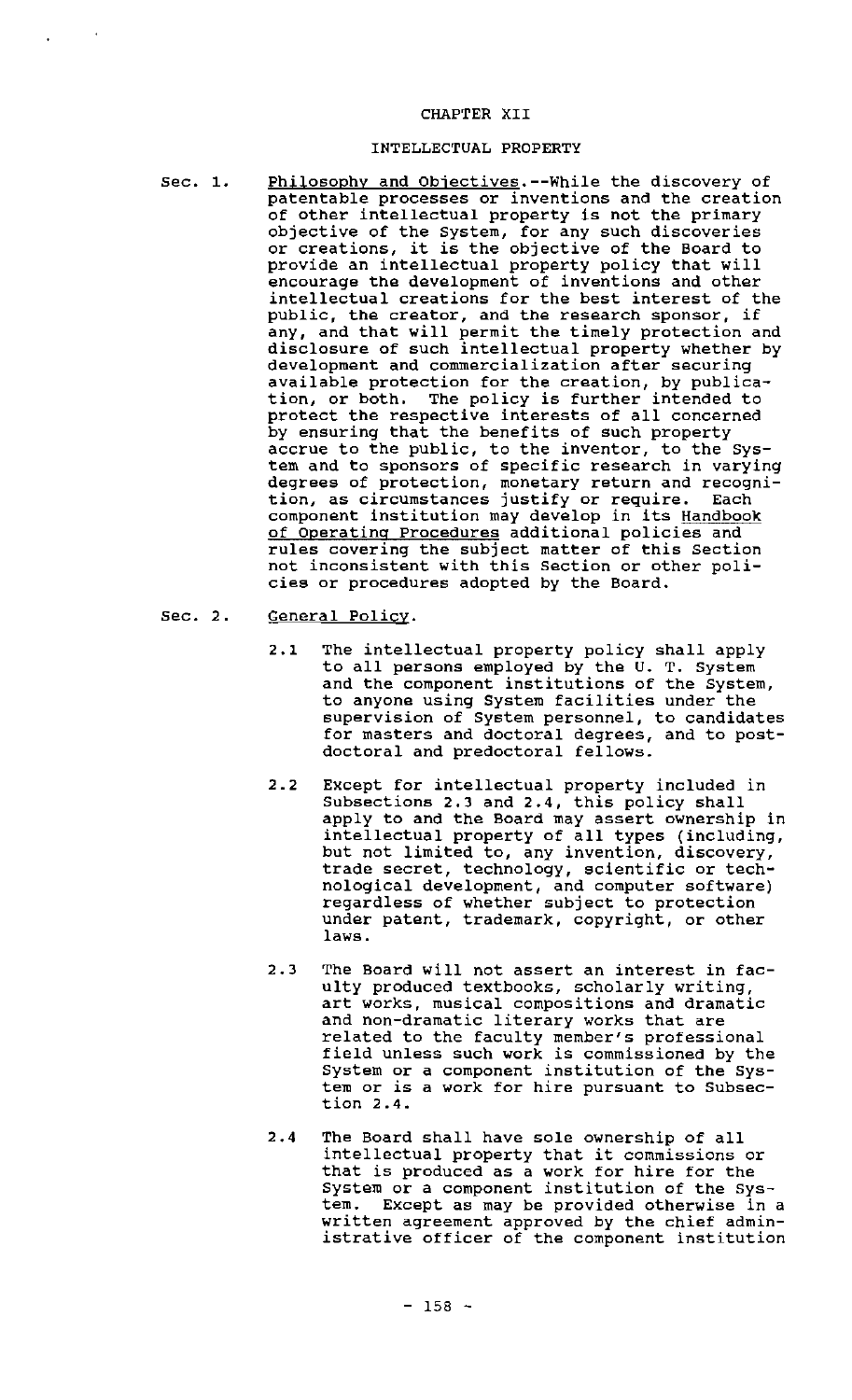and the Chancellor, the provisions of SUbdivision 5.23 relating to division of royalties shall not apply to intellectual property owned solely by the Board pursuant to this Subsection 2.4.

- 2.5 Any person who as <sup>a</sup> result of his or her activities creates intellectual property that is subject to this Policy, other than on government or other sponsored research projects where the grant agreements provide otherwise, should have a major role in the ultimate determination of how it is to be made public, whether by publication, by development and commercialization after securing available protection for the creation, or both.
- 2.6 The System, with the cooperation of the component institution, will provide review and management services for patentable inventions as well as other intellectual property either by its own staff, through <sup>a</sup> related foundation, or by other means.
- 2.7 It is <sup>a</sup> basic policy of the System that intellectual property be developed primarily to serve the public interest. This objective usually will require development and commercialization by exclusive licensing, but the public interest may best be promoted by the granting of nonexclusive licenses for the period of the patent. These determinations will be recommended and made in accordance with the administrative procedures hereinafter set out and with the approval of the Board.
- Sec. 3. Institutional Intellectual Property Advisory Committees, Office of General Counsel, and Office of Asset Management.
	- 3.1 Intellectual Property Advisory Committees.--To help administer the intellectual property policy at each component institution and to make recommendations to chief administrative officers for further referral to the System Administration and the Board (in those cases when action by the System Administration and/or the Board is required), Institutional Intellectual Property Advisory Committees may be established. Each institution at its option may use the term "Patent Advisory Committee" in lieu of "Intellectual Property Advisory Committee."
	- 3.2 Office of General Counsel.--The Office of General Counsel will have responsibility for all legal matters relating to intellectual property and will assist component institutions with respect to such matters. Among other responsibilities, the Office of General Counsel will secure protection for intellectual property when appropriate and will police infringements; maintain central databases and files of patent applications, issued patents, copyrights, licenses and agreements; coordinate with component institutions in negotiating and preparing license and other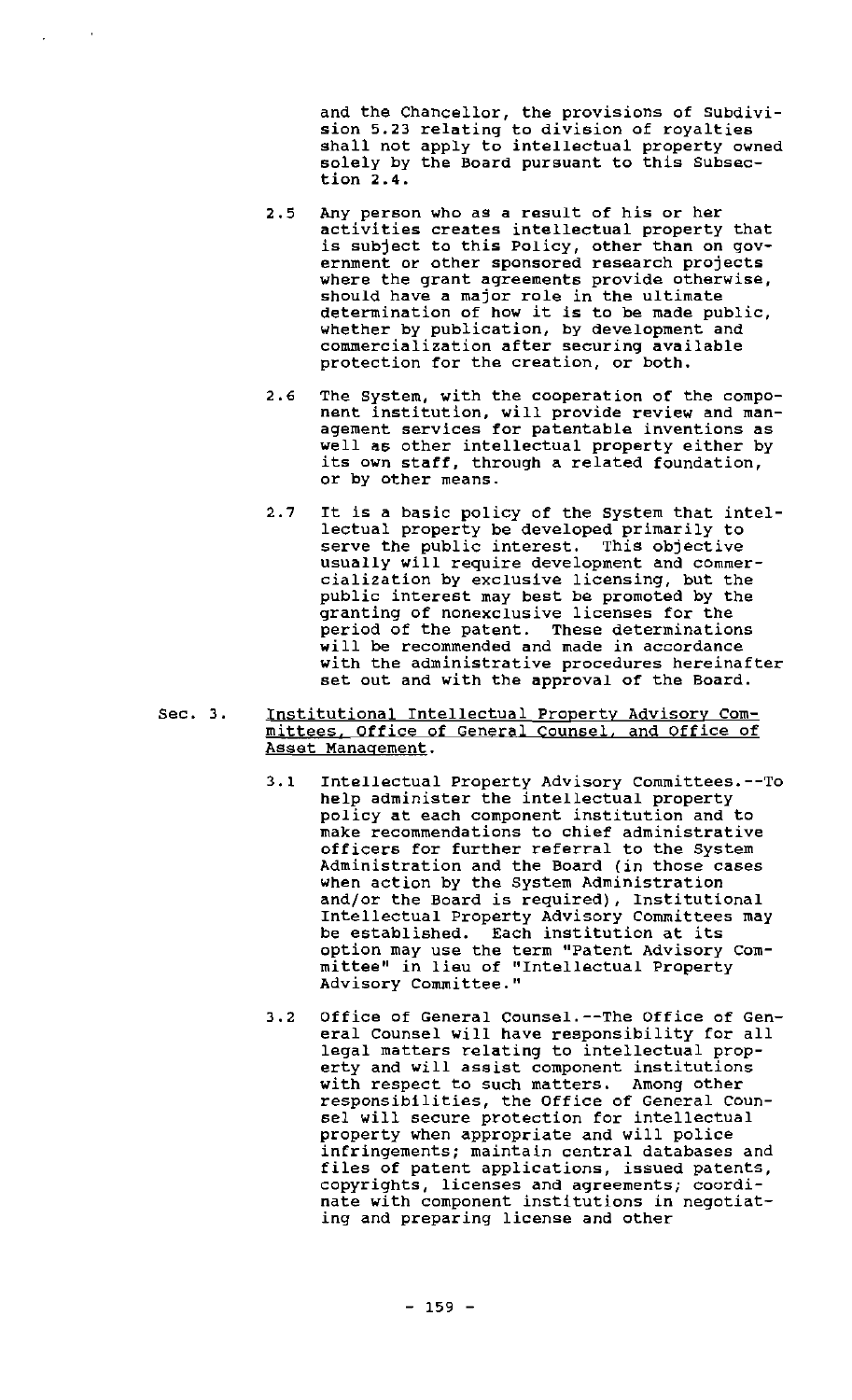agreements; review and approve as to form all agreements relating to intellectual property; and coordinate with and cooperate with the Office of Asset Management in all such matters.

3.3 Office of Asset Management.--The Office of Asset Management will assist component institutions in business and financial matters relating to intellectual property; coordinate with component institutions in evaluating royalty and/or equity transactions and review and approve agreements relating to equity transactions; represent System on boards of directors of entities in which the Board holds equity and the right to <sup>a</sup> board position; serve as <sup>a</sup> repository for certificates of shares in entities in which the Board holds equity and represent the system's interest with respect thereto; and coordinate with and cooperate with the Office of General Counsel in all such matters.

#### Sec. 4. Classification of Discoveries by Source of support.

- 4.1 Intellectual property that is unrelated to the individual's employment responsibility and has been developed as <sup>a</sup> result of the individual's efforts on his or her own time with no System support or use of System's facilities.
- 4.2 Intellectual property that is related to the individual's employment responsibility, or has resulted either from activities performed by the individual on System time, or with support by state funds, or from using System facilities.
- 4.3 Intellectual property that has resulted from research supported by a grant or contract with the Federal Government or an agency thereof, a nonprofit or for profit nongovernmental entity or by <sup>a</sup> private gift to the System.

#### Sec. 5. Property Rights and Obligations.

5.1 Intellectual property unrelated to the individual's employment responsibility that is developed on an individual's own time and without System support or use of System facilities (see Subsection 4.1) is the exclusive property of the creator and the System has no interest in any such property and no claim to any profits resulting therefrom. Should the creator choose to offer the creation to the System, the chief administrative officer shall recommend whether the System should support and finance a patent application or other available protective measures and manage the development and commercialization of the property. If the creator makes the offer after obtaining a patent or other protection. the chief administrative officer shall recommend whether the System should reimburse the creator for expenses *in* obtaining such protec-If the chief administrative officer so recommends and the creation is accepted for management by the System, the procedures to be management by the bybeem, the procedures to be those set out in Subdivision 5.23.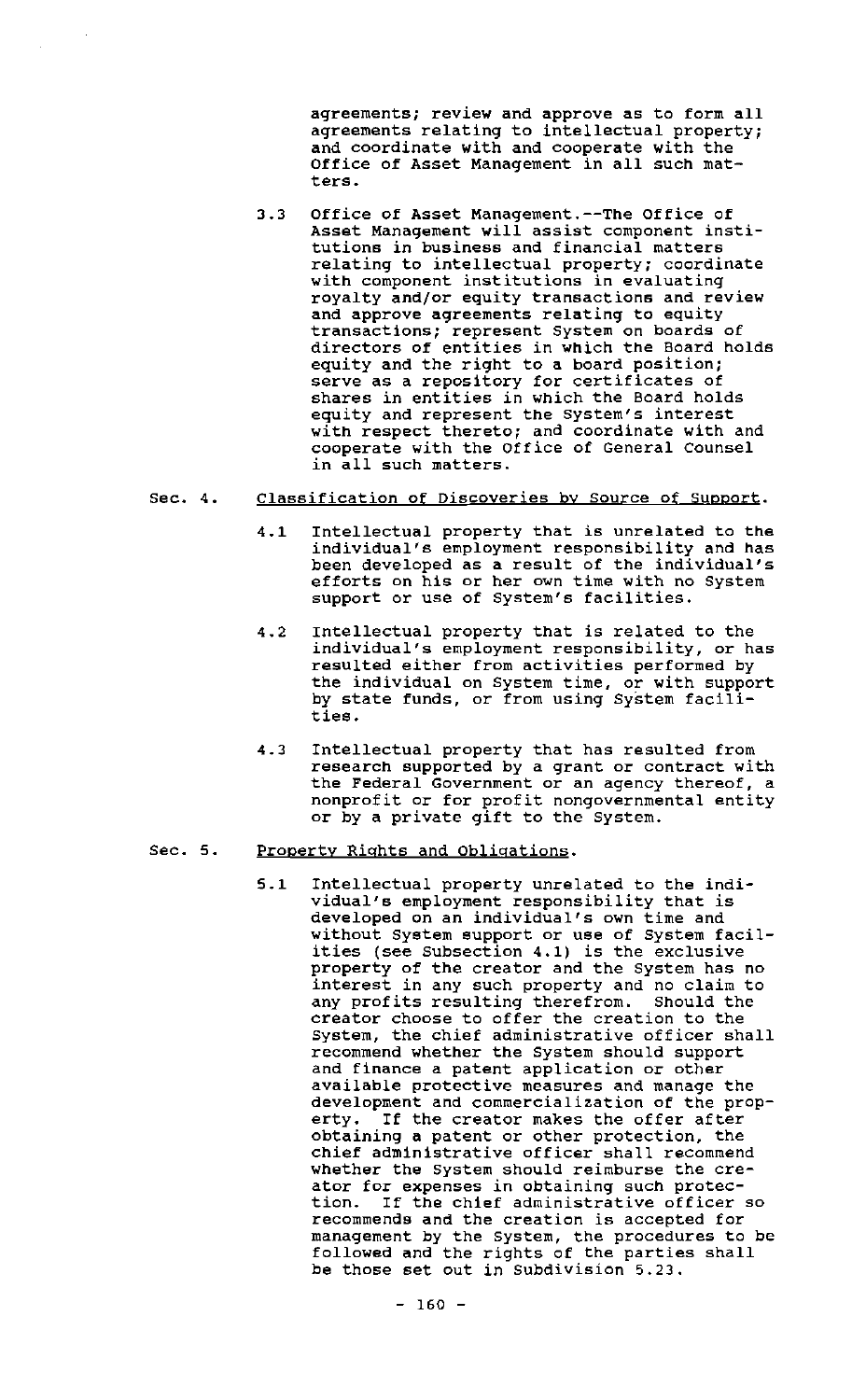- 5.2 Intellectual property either related to the individual's employment responsibility, or resulting from activities performed on System time, or with support by state funds, or from eine, of with support by scate runds, of fits<br>using System facilities is subject to ownership by the Board. (See Subsection 2.2.) 5.21 Before intellectual property covered by Subsection 4.2 is disclosed either to the pUblic or for commercial purposes, and before pUblishing same, the creator shall sUbmit a reasonably complete and detailed disclosure of such intellectual property to the chief administrative officer of the creator's institution for determination of the System's interest. <sup>A</sup> component institution may establish guidelines in its Handbook of Operating Procedures for submitting different cat-**<u>IIQCENTES</u>** for Submitting ufficient cat Institutional Intellectual Property Advisory committee and procedures to be followed by the Institutional Intellectual Property Advisory committee in reviewing and evaluating such sUbmissions. Such guidelines and procedures shall be consistent with this policy and shall be subject to approval as <sup>a</sup> part phase as Basjee to approver as I part instances, however, where delay would jeopardize obtaining the appropriate protection for the property, the creator processed for the property, the credit administrative officer and the Office of General Counsel, to file <sup>a</sup> patent application or take other steps to obtain available protection prior to the administrative review provided in the following two subdivisions. If the request is granted, the creator may proceed with the filing of <sup>a</sup> patent application or other available protective measures pending the determination of the System's interest; provided, however, that the creator shall be reimbursed for reasonable expenses in filing the patent application or taking other steps to obtain protection if the decision of the System is to assert and exploit its interests. Either the Chairman of the Institutional Intellectual Property Advisory committee or the chief administrative officer shall notify the Office of General counsel of any such application.
	- 5.22 If the chief administrative officer recommends that the System not assert and exploit its interest, and that recommendation is approved by the Office of General Counsel and the appropriate Executive vice chancellor, the creator shall be notified within one hundred eighty (180) days of the date of submission that he or she is free to obtain and exploit <sup>a</sup> patent or other intellectual property protection in his or her can't property procession in his or nor any further rights, obligations or duties with respect thereto except that,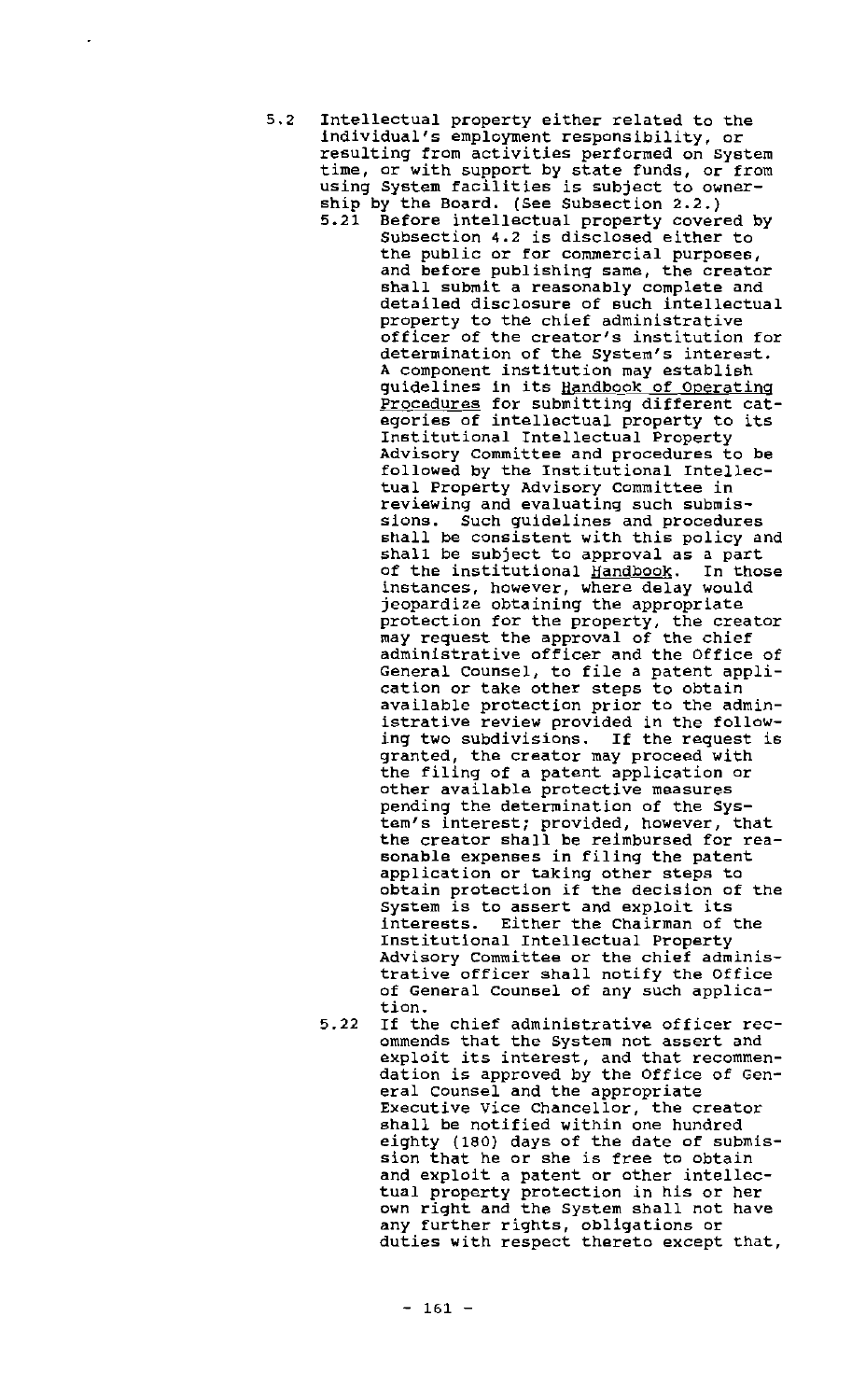in some instances the System may elect to impose certain limitations or obligations or retain income rights, dependent upon the degree of System support involved in the creation of such property.

5.23 With respect to intellectual property in which the System asserts an interest, the Office of General Counsel in consultation with the chief administrative officer (or his/her designee) shall decide how, when, and where the intellectual property is to be protected. If the System decides to patent or seek other available protection for such intellectual property, it may proceed either through its own efforts or those of an appropriate private firm or attorney to obtain protection and manage the intellectual property. Under appropriate circumstances, and with the consent of the vice Chancellor and General Counsel and the approval of the Attorney General, component institutions may arrange to have services to obtain protection for intellectual property performed by a local outside attorney on a case-by-case basis. It shall be mandatory for all employees, academic and nonacademic, to assign the rights to intellectual property and patents to the Board when such creations fall within SUbsection 5.2. In those instances where the System licenses rights in intellectual property to third parties, the costs of licensing and Obtaining a patent or other protection for the property on behalf of the Board shall first be recaptured from any royalties received by the System, and the remainder of such royalty income (inclUding license fees, prepaid royalties and minimum royalties) shall be divided as follows:

# 50% to creator 50t to System.

with the prior approval of the Board as an agenda item, <sup>a</sup> component institution may include provisions in its Handbook of Operating Procedures to adjust the allocation of royalties set forth herein, but in no event shall the creator receive more than 50% or less than 25% of such proceeds. The division of royalties from patents or other intellectual property managed by an intellectual property management concern will be controlled by the terms of the System's agreement with such concern, as approved by the Board. Any other deviation from this rule requires the prior approval of the Board.

5.3 Intellectual property resulting from research supported by a grant or contract with the Federal Government, or an agency thereof, with <sup>a</sup> nonprofit or for profit nongovernmental entity, or by <sup>a</sup> private gift or grant to the System shall be subject to ownership by the Board. (See Subsection 4.3.)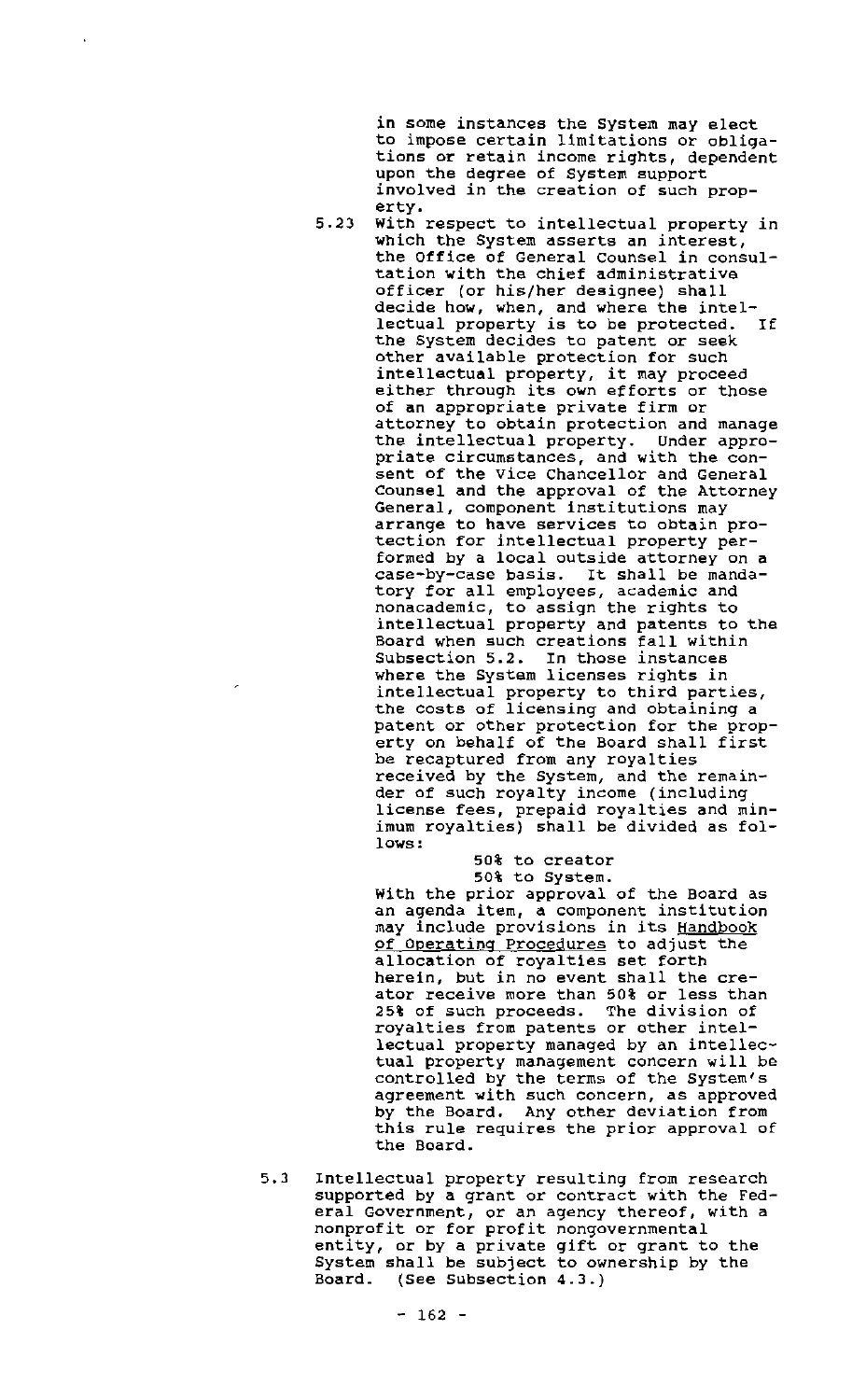- 5.31 Administrative approval of application requests to, and acceptance of grants or contracts with, the Federal Government or any agency thereof, with a nonprofit or for profit nongovernmental entity, or <sup>a</sup> private donor that contain provisions that are inconsistent with this policy, or other policies and guidelines adopted by the Board from time to time imply a decision that the value to the System of receiving the grant or performing the contract outweighs the impact of any nonconforming provisions of the grant or contract on the intellectual property policies and guidelines of the system.
- 5.32 The intellectual property policies and guidelines of the System are sUbject to, and thus amended and superseded by, the specific terms pertaining to intellectual property rights included in federal grants and contracts, or grants and congrants and contracts, or grants and nongovernmental entities or private donors, to the extent of any conflict.
- donors, to the extent of any conflict.<br>5.33 In those instances where it is possible to negotiate System-wide intellectual property agreements with the federal agencies or nonprofit and for profit nongovernmental entities or private donors and thereby obtain more favorable treatment for the creator and the system, every effort will be made to do so with the cooperation and concurrence ot the Office of General Counsel after consultation with the institutional chief administrative officer.
- 5.34 Employees of the system whose intellectual property creations result from <sup>a</sup> grant or contract with the Federal Government, or any agency thereof, with a nonprofit or for profit nongovernmental entity, or by private gift to the system shall make such assignment of such creations as is necessary in each case in order that the System may discharge its obligation, expressed or implied, under the particular agreement.
- 5.35 In the event that two or more persons are entitled to share royalty income pursuant to Subdivision 5.23 (or equity pursuant to Section 6) and such persons cannot agree on an appropriate sharing arrangement as evidenced by <sup>a</sup> clear and unequivocal written agreement transmitted to the Office of General Counsel, that portion of the royalty income to Which the creators are entitled under this Policy will be distributed to such persons in such portions as the institutional chief administrative officer or, *in* the event that the creators are located at two or more component institutions within the System, the Chancellor may deem appropriate under the circumstances and such decision shall be binding on the creators.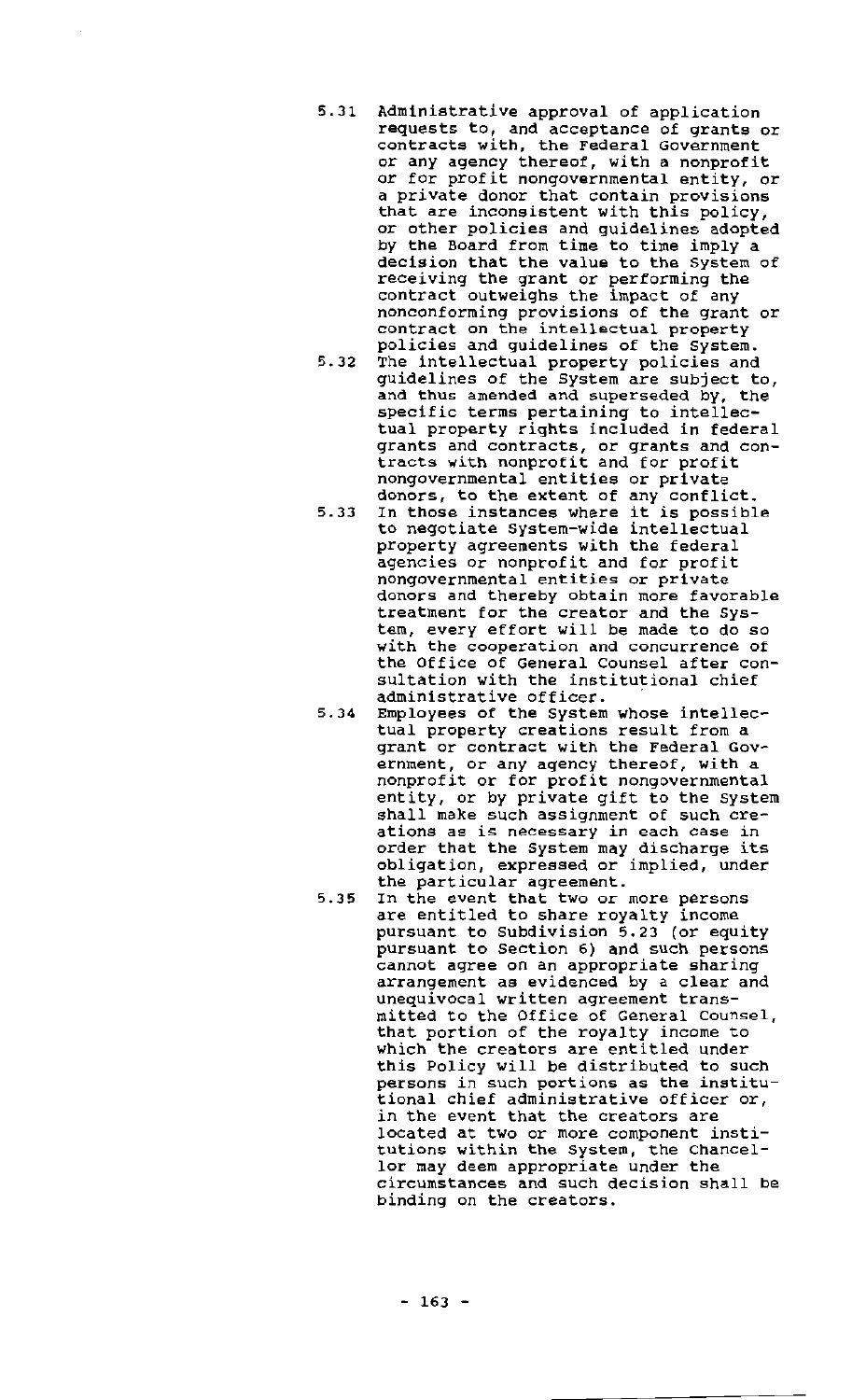5.36 <sup>A</sup> decision by the System to seek patent or other available protection for intellectual property covered by Subsection 5.2 shall not obligate system to pursue such protection in all national jurisdictions. The System's decision relating to the geographical scope and duration of such protection shall be final.

#### Sec. 6. Equity Interests.

- 6.1 In agreements with business entities relating to rights in intellectual property owned by the Board, the System may receive equity interests as partial or total compensation for the rights conveyed. In any such instance, the component institution where the intellectual property was created may elect, at its option and with the concurrence of the Chancellor, to share an equity interest with the creator(s) in the same manner as royalties are shared pursuant to subdivision 5.23.
- 6.2 Consistent with Section 51.912, Texas Education Code, and subject to review and approval by the chief administrative officer of the component institution, the appropriate Executive Vice Chancellor, the Chancellor and the Board, employees of the System who conceive, create, discover, invent or develop intellectual property may hold an equity interest in <sup>a</sup> business entity that has an agreement with the System relating to the research, development, licensing or exploitation of that intellectual property.
- 6.3 The system may negotiate, but shall not be obligated to negotiate, an equity interest on behalf of any employee as a part of an agreement between the system and <sup>a</sup> business entity relating to intellectual property conceived, created, discovered, invented, or developed by the employee and owned by the Board.
- 6.4 Dividend income and income from the sale or disposition of equity interests held by the Board pursuant to agreements relating to intellectual property shall belong to the System and shall be distributed in accordance with the provisions of section 10.
- 6.5 Dividend income and income from the sale or disposition of an equity interest held by <sup>a</sup> System employee pursuant to an agreement between the system and <sup>a</sup> business entity relating to rights in intellectual property conceived, created, discovered, invented or developed by such employee shall belong to the employee.

#### Sec. 7. Business Participation.

7.1 Any system employee who conceives, creates, discovers, invents or develops intellectual property shall not serve as <sup>a</sup> member of the propose; innit not before as a moment of the poor as an officer or an employee (other than as <sup>a</sup>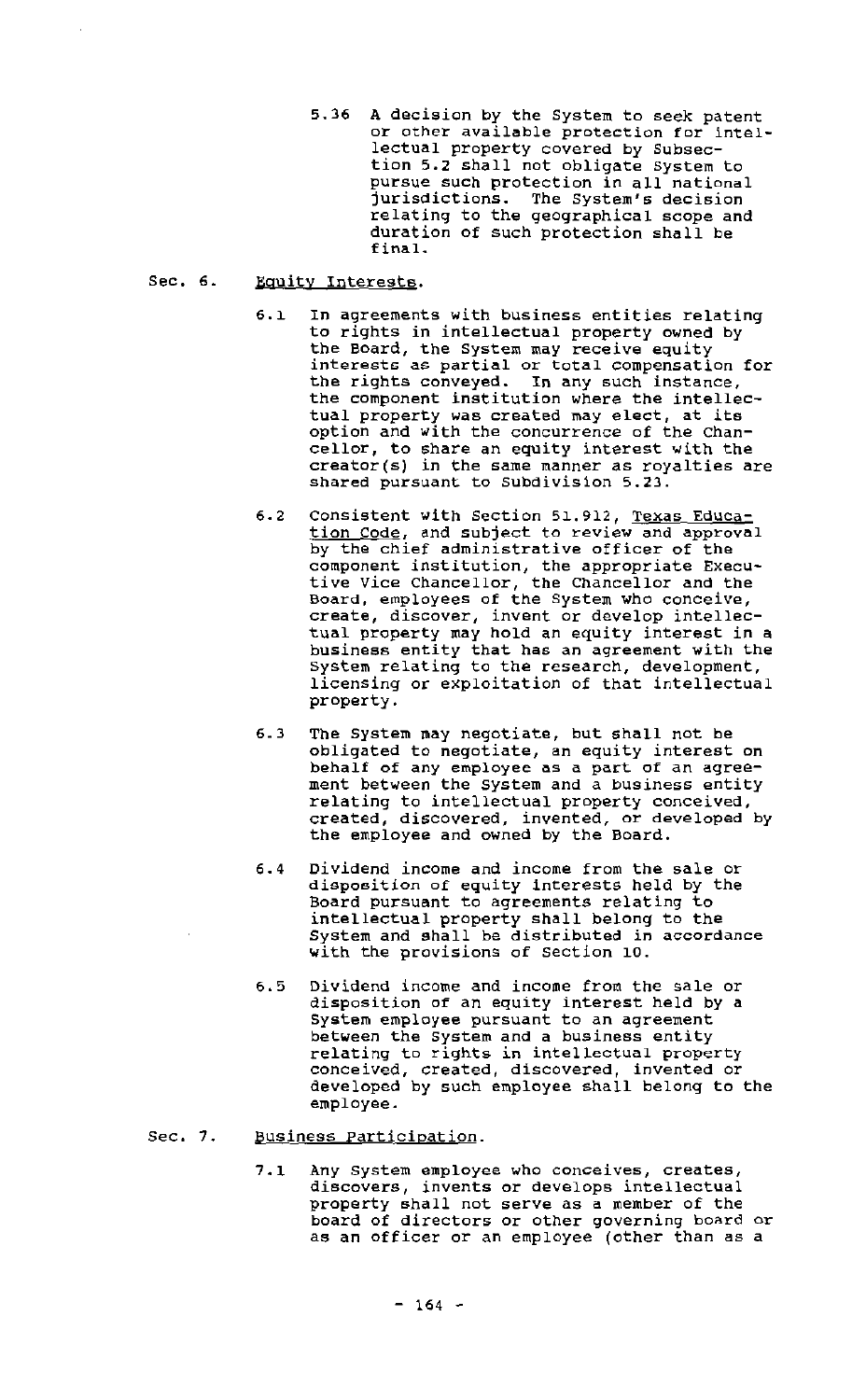consultant) of <sup>a</sup> business entity that has an agreement with the System relating to the research, development, licensing, or exploitation of that intellectual property without prior review and approval by the chief administrative officer of the component institution, the Chancellor and the Board as an agenda item.

- 7.2 When requested and authorized by the Board, an employee may serve on behalf of the Board as a member of the board of directors or other governing board of <sup>a</sup> business entity that has an agreement with the System relating to the research, development, licensing or exploitation of intellectual property.
- Sec. 8. Reporting.
	- 8.1 Any employee covered by Subsections 6.2, 7.1, or 7.2 shall report in writing to the chief administrative officer of the component institution, or to such other person a6 may be designated by the chief administrative *offi*cer, the name of any business entity as referred to therein in which the person has an interest or for which the person serves as <sup>a</sup> director, officer or employee and shall be responsible for submitting a revised written report upon any change in the interest or position held by such person in such business<br>entity. These reports shall be accumulated in These reports shall be accumulated in the office of the Chief administrative officer or designee and then forwarded to the appropriate Executive Vice Chancellor by September <sup>1</sup> of each year so that the Chancellor may file <sup>a</sup> report with the Board at its october meeting. After the report has been approved by the Board, the Chancellor shall prepare the report to the Governor and the Legislature required by Section 51.912(c), Texas Education Code.
- Sec. 9. Approval of and Execution of Legal Documents Relating to Rights in Intellectual property.
	- 9.1 Documents relating to rights in intellectual property shall ordinarily be approved by the Board on the institutional docket following review by the Office of General Counsel and approval by the chief administrative officer of the component institution, the appropriate Executive Vice Chancellor and the Chancellor.
	- 9.2 Any document altering substantially the basic intellectual property policy of the System as set out in the preceding Sections and other policies and guidelines that may be adopted by the Board shall have the advance approval of the chief administrative officer, the appropriate Executive Vice Chancellor, the Chancellor. and the Board as an agenda item. Such an alteration in a sponsored research agreement shall not be considered substantial and may be approved by the Board on the institutional docket if. in the judgment of the chief administrative officer and with the concurrence of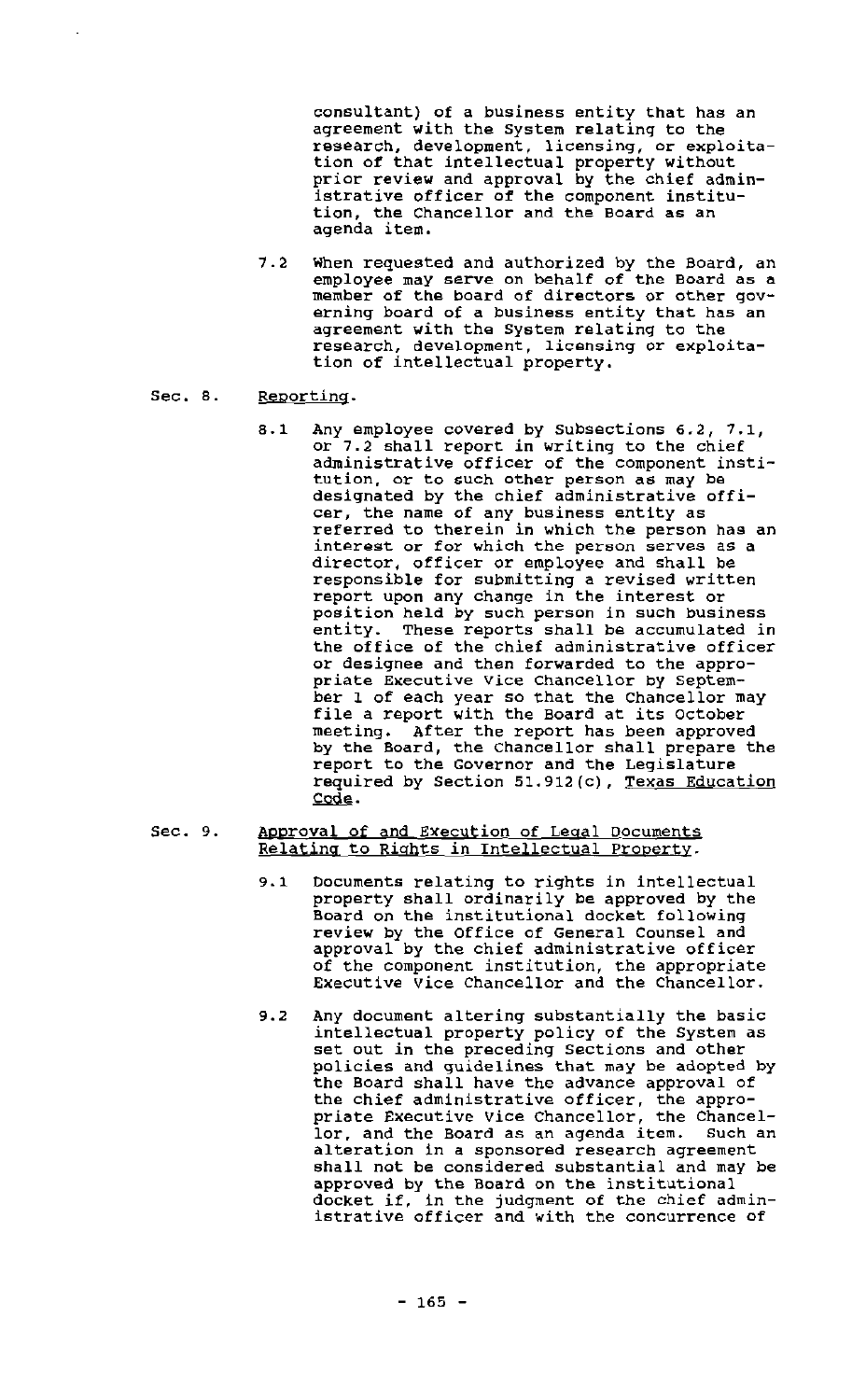the appropriate Executive Vice Chancellor, the benefits from the level of funding for the proposed research and/or other consideration from the sponsor outweigh any potential disadvantage that may result from the policy deviation.

9.3 The chancellor, the appropriate Executive Vice chancellor, the Vice chancellor and General Counsel or the Vice Chancellor for Asset Management may execute, on behalf of the Board, legal documents relating to the Board's rights in intellectual property, including, express in interfactual property, including, powers of attorney, disclaimers, and other such documents relating to patent applications and patents; applications, declarations, affidavits, affidavits of use, powers of attorney, and other such documents relating to trademarks; applications for registration of and other such documents relating to copyrights; and license and assignment documents approved by the Board pursuant to Subsections 9.1 or 9.2.

#### Sec. 10. Income from Intellectual Property.

 $\omega_{\rm{max}}$  , where  $\omega_{\rm{max}}$ 

- 10.1 The portion of the net income the System retains from royalties and any other intellectual property-related income shall be used by the component institutions where the income-producing creation originated for research and other purposes approved by the Board in accordance with standard budgetary policies. At the option of <sup>a</sup> component institution, such income may be accumulated in an endowment fund administered by the Office of Asset Management with the income to be distributed to the component institution for such purposes as may be approved by the Board.
- 10.2 With the prior written approval of the chief administrative officer of the component institution, future royalties payable to <sup>a</sup> faculty member pursuant to subdivision 5.23 may be assigned to the component institution by the faculty member and designated for use in research to be conducted by such faculty member.
- Sec. 11. Implementation of Intellectual property Policy.-- The Office of General counsel shall prepare and distribute to the component institutions such model agreements and recommended procedures as may be considered appropriate for the implementation of the provisions of this policy as well as other policies and guidelines adopted by the Board.
- Sec. 12. Construction of Documents.--Unless otherwise **required by law or the Regents' Rules and** Regulations, each intellectual property agreement approved hereunder shall be construed *in* accordance with the Intellectual Property policy in existence as of its approval date.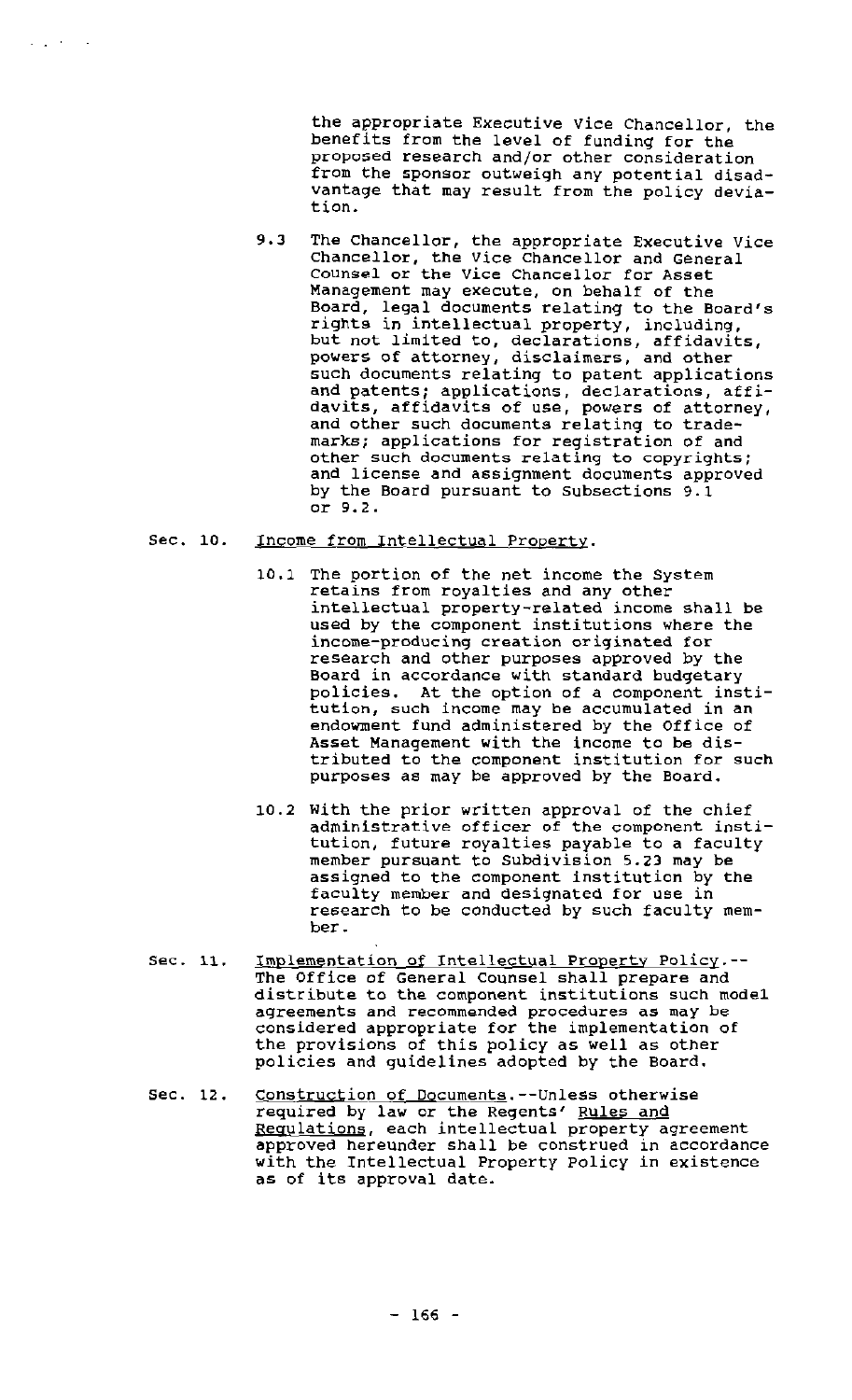- 2. U. T. Board of Regents - Regents' Rules and Requlations, Part Two: Amendments to Chapter III, Section 10, Subsection 10.1 (Travel Authorization, Reimbursement, and Institutional Requlations),--The Board amended the Regents' Rules and Requlations, Part Two, Chapter III, Section 10, Subsection 10.1 regarding travel authorization, reimbursement, and institutional regulations to read as set forth below:
	- Sec. 10. Travel Authorization, Reimbursement, and Institutional Regulations.

**Qiiwt=\***

•. .:-.-...jiWJI

 $\sim$ 

- Authorization for Travel.--Authorization for travel from the city or town where the officer or employee is regUlarly stationed will be granted by the Board or as hereinafter delegated by the Board, only in advance, as follows:<br>10.11 Requests for a 10.1
	- Requests for authorization to travel shall be transmitted through proper administrative channels to the chief administrative officer or designee for advance written approval. 10.12 In addition, all foreign
	- travel (with the exception of travel to united States possessions, Mexico, and Canada) that will use funds appropriated by the Legislature (including local educational and general funds) must also be submitted to the Governor through the Executive vice Chancellor for Business Affairs and have the advance written approval of the Governor. 10.13 Requests for authorization
		- to travel by administrative officers and staff of System Administration shall be approved by the Chancellor, appropriate Executive vice Chancellor, or appropriate vice Chancellor or designee .

 $\begin{array}{l} \displaystyle \sin \left( \frac{t}{\sqrt{2}} \right) = \frac{1}{\sqrt{2}}\\ \displaystyle \sin \left( \frac{t}{\sqrt{2}} \right) \leq \frac{1}{\sqrt{2}} \end{array}$ 

 $APR - 9$  1992

.' - .~ .....; ~: .. ~~\_\:-(.;\~ . "i"...;;.::..:··r: ;~, ".;.. ,..::

 $\mathcal{G}_{\mathcal{F}}$  .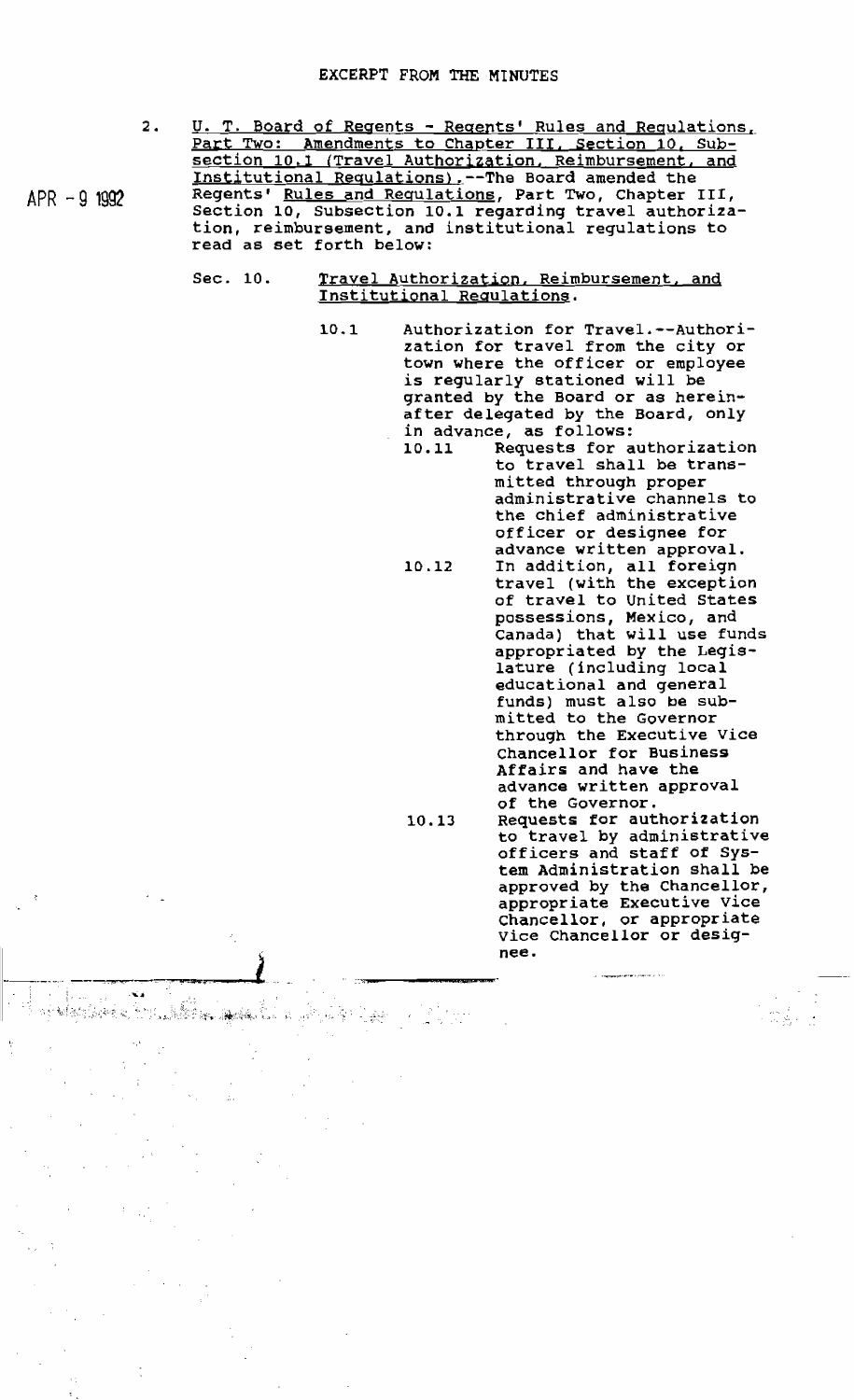3 .

FEB 13 <sup>1992</sup>

FEB 13 <sup>1992</sup>

 $\ldots$   $\ldots$   $\ldots$ 

U. T. Board of Regents - Regents' Rules and Regulations, Part Two: Approval to Amend Chapter I, Section 6 (Policy Against Discrimination).--Upon recommendation of the Academic Affairs, Health Affairs, and Business Affairs and Audit Committees, approval was given to amend the Regents' Rules and Regulations, Part Two, Chapter I, section 6 regarding the policy against discrimination to read as set forth below:

Sec. 6. Policy Against Discrimination.--To the extent provided by applicable law, no person shall be excluded from participation in, denied the benefits of, or be SUbject to discrimination under, any program or activity sponsored or conducted by the System or any of its component institutions, on the basis of race, color, national origin, religion, exes, evers, heseman congen, refrgren,

This amendment reflects the new terminology found within the Americans with Disabilities Act (ADA) of 1990, which became applicable to state and local governments on January 26, 1992. The ADA prohibits discrimination against individuals with disabilities and requires accommodations to disabilities in employment, public services, transportation and telecommunications.

.<br>...

- 4. u. T. Board of Regents - Regents' Rules and Regulations, Part Two: Amendments to Chapter XI (Contracts and Grants).--In accordance with the passage of House *Bill 39* by the 72nd Texas Legislature, Second Called session, which calls for the governing board to adopt specific rules for the approval of written contracts or agreements between institutions within the same system, the Board amended the Regents' Rules and Regulations, Part Two, Chapter XI regarding contracts and grants by adding a new Section 8 to address contracts and agreements between institutions of The University of Texas System to read as set forth below:
	- Sec. 8. All contracts or agreements for the furnishing of resources or services between institutions of The University of Texas System shall have the advance approval of the chief administrative officer of each institution and be ratified by the Board<br>via the institutional dockets. The Vice via the institutional dockets. Chancellor for Business Affairs shall issue more detailed instructions on further approval procedures, reporting and contract form as may be necessary.

All contracts shall provide for the recovery of the full cost of services and resources furnished.

It was noted that the Vice Chancellor for Business Affairs will issue an amendment to Business Procedures Memorandum (BPM) Number <sup>47</sup> on interagency contracts to provide more detailed instructions and specify <sup>a</sup> standard form for such agreements.

The BPM will maintain the streamlined approval process for standard interagency contracts and the requirement for appropriate administrative approval prior to execution if the proposed contract is nonstandard or involves policy or program changes.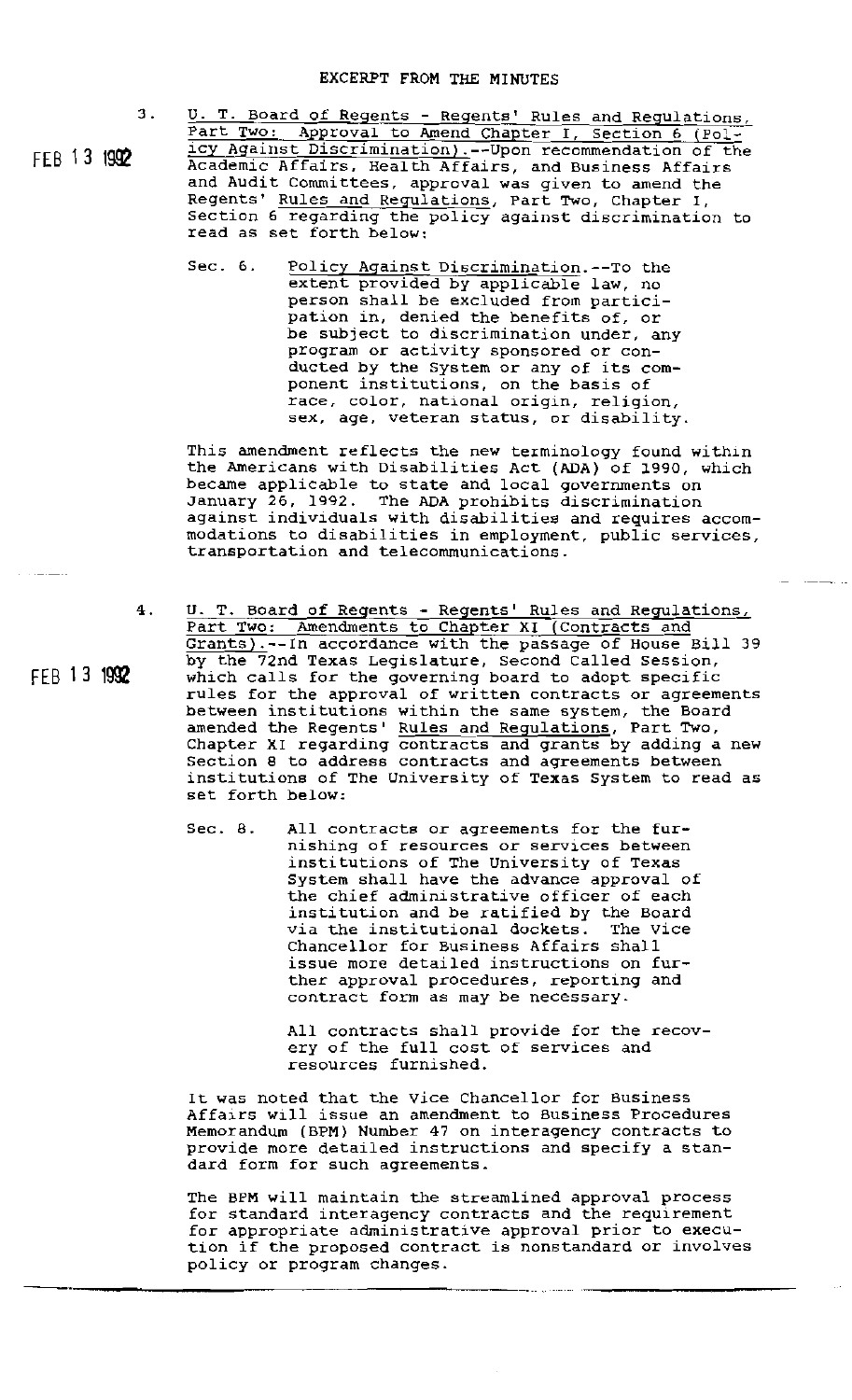OCT 11 1991 3. U. T. Board of Regents - Regents' Rules and Regulations, Part Two: Approval of Amendments to Chapter VI, Section 5 (Workers' Compensation Insurance).--In order to conform to the current workers' compensation statutes, the Board amended the Regents' Rules and Regulations, Part Two, Chapter VI, Section 5 (Workers' Compensation Insurance) to read as follows:

- Sec. 5. Workers' Compensation Insurance.
	- 5.1 Pursuant to Article B309d of Vernon's Texas Civil Statutes, a self-insured system-wide Workers' Compensation Insurance (w.e.I.) Program will provide certain benefits for injuries sustained in the course and scope of employment.
	- 5.2 The System Personnel Office, with the assistance of other appropriate System and component institution offices, shall investigate injuries.
	- 5.3 The System Personnel Office shall be responsible for reporting all covered injuries to the Texas Workers' Compensation Commission (TWCC).
	- 5.4 The system Personnel Office shall coordinate occupational safety and health activities.
	- 5.5 The Office of General Counsel shall be responsible for a determination on appeal of TWCC decisions.
	- <sup>A</sup> percentage of annual payroll, as approved by the U. T. Board of Regents, shall be set aside to fund the Workers' Compensation Insurance Fund (W.C.I. Fund) . 5.6
		- Each institutional chief business officer shall be responsible for the transmission of amounts to be added to the W.C.I. Fund for all salaries paid, as instructed by the System Personnel Office, for receipt into the W.C.I. Fund no later than 15 days after the end of each month. 5.61
		- The W.C.I. Fund must be deposited or invested in the same manner as other local institutional funds as specified in Part Two, Chapter III, section 4 of these Rules and Regulations. 5.62
	- 5.7 The System Personnel Office shall be responsible for processing all W.C.I. claims for medical care and compensation.
	- 5.8 The System Personnel Office shall prepare an annual report for the U. T. Board of Regents on the status of the W.C.I. Fund.

 $\frac{1}{2}\frac{1}{4}$ 

-\_.~------------\_..\_.-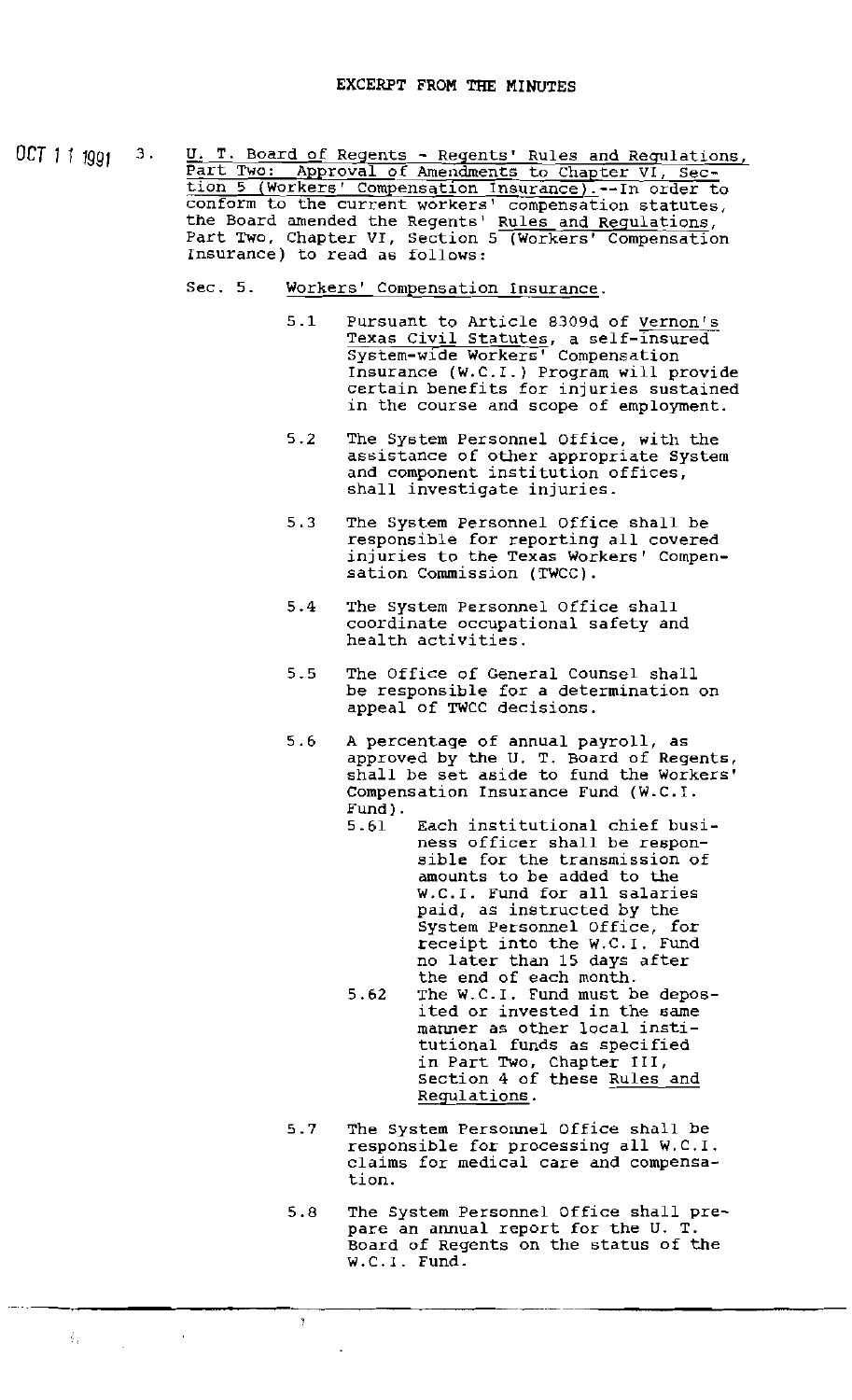*JCT* J 1 <sup>1991</sup> 2.

U. T. Board of Regents - Regents' Rules and Regulations,<br>Part Two: Amendments to Chapter III, Section 4, Subsection 4.1 (Local Institutional Funds).--Approval was given to amend the Regents' Rules and Regulations, Part Two, Chapter III, Section 4, Subsection 4.1, regarding the selection of official depository banks by execution of a standard depository agreement for the investment of local institutional funds, to read as set forth below:

## Sec. 4. Local Institutional Funds.

- 4.1 All local income not required to be deposited in the State Treasury must be deposited in official depository banks for safekeeping or invested as specified by law and by The University of Texas System Institutional Funds Investment Policy.
	- Funds held in demand deposits, time deposits, or certificates of deposit shall be deposited or invested only in banks with which the Board has a depository agreement. Depository agreements may be negotiated and executed by the Executive Vice Chancellor for Asset Management when such agreements are in substantially the same form as a standard depository agreement approved by the Board and are with banks meeting the then current policies of the Board.

See Page 34 related to the revised standard bank depository agreement. and a second complete service

DEC - 5 <sup>1991</sup>

- 1. U. T. Board of Regents Regents' Rules and Regulations, Part Two: Amendments to Chapter IX, Section 1.2 (Authority to Assign and Transfer Securities Owned by the PUF and the Board).--In order to reflect a recent realignment of staff responsibilities within The University of Texas System Office of Asset Management, the Board amended the Regents' Rules and Regulations, Part Two, Chapter IX, Section 1.2, regarding the authority to assign and transfer securities owned by the Permanent University Fund and the Board, to read as set forth below:
	- 1.2 Authority to Assign and Transfer securities Owned by the PUF and the Board.--The Chancellor, or his or her delegate, the Executive Vice Chancellor for Asset Management, the Executive Director for Endowment Management and Administration, and the Director of the office of Budget and Fiscal policy may each Silice of Budget and fiscal forty may ead of any description whatever and execute any and all documents necessary to the consummation of any sale, assignment, or transfer of any securities registered in the name of the PUF or the Board, or in any other form of registration of such securities held for the account of the PUF or the Board in whatever manner, including all fiduciary capacities and including those registered in the names of trusts or foundations managed and controlled by said Board. In addition, custodian banks appointed by the Executive Vice Chancellor for Asset Management may assign and transfer securities and execute any and all documents necessary to the consummation of any sale, assignment, or transfer of any security owned by the Board.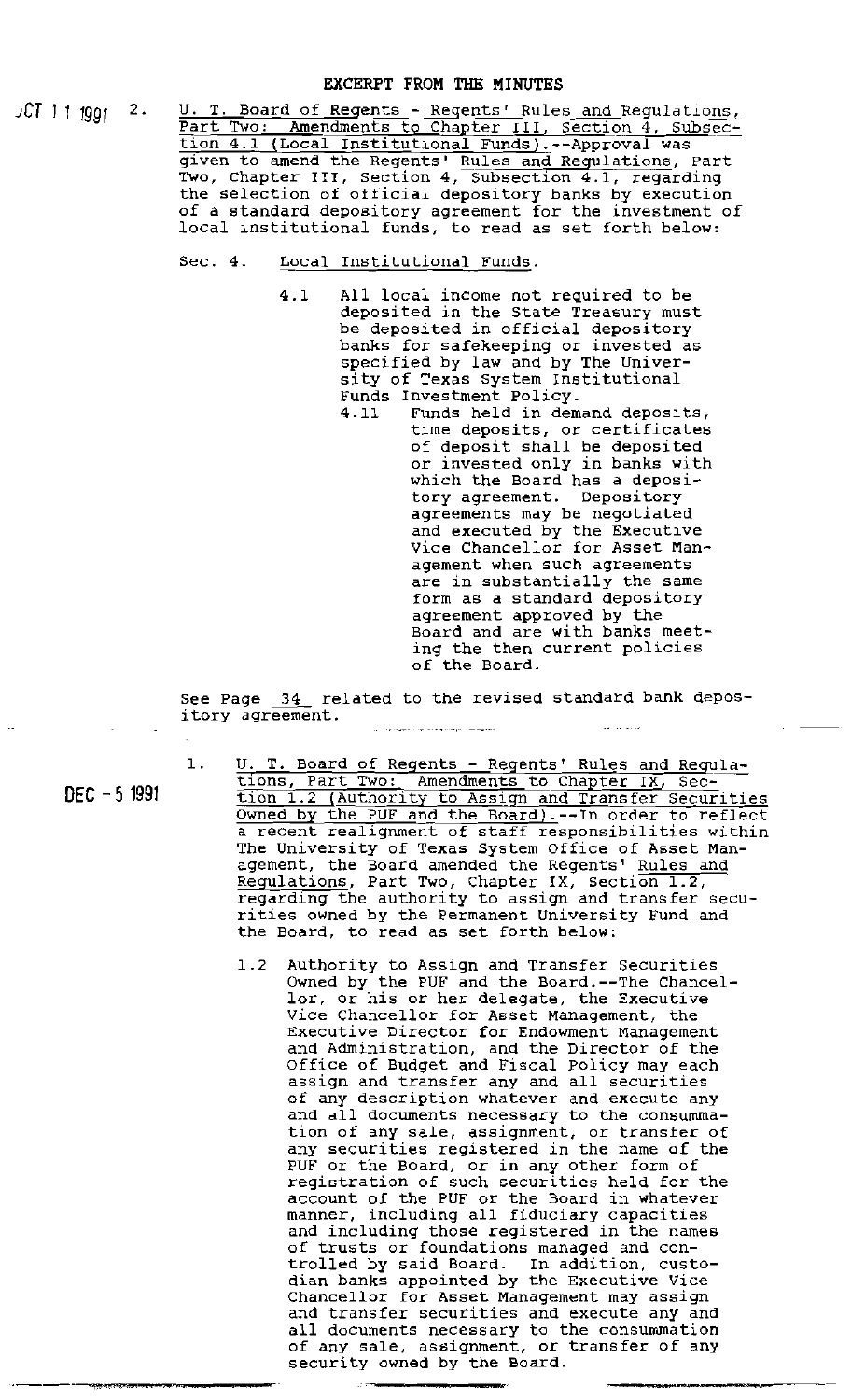- AUG  $\delta$  1791  $\frac{4}{1}$ . U. T. Board of Regents - Regents' Rules and Regulationz, Part Two: Approval of Amendments to Chapter VI (Staff Benefits).--In order to establish an internal administrative structure to administer The University of Texas System employee group insurance and health beneflt programs, the Board amended the Regents' Rules and Regulations, Part Two, Chapter VI, relating to staff benefits, as set out below:
	- a. Deleted present Sections 4 through 10 and 15 in their entirety
	- b. Added a new Section <sup>4</sup> to read as follows:
		- Sec. 4. Employee Group Insurance and Health Benefits.
			- 4.1 All group insurance and health benefit programs authorized by law for employees of the U. T. System and its component institutions shall be administered by the Chancellor on behalf of the Board.
			- 4.2 The Chancellor shall provide for the planning, implementation, management, and administration of the employee group insurance and health benefit programs through such U. T. System committees and administrators as the Chancellor deems appropriate.
			- 4.3 The Chancellor will submit for review and approval by the Board recommendations regarding benefits, premiums, and eligibility criteria for each group insurance and health benefit program; all contracts to provide a policy or policies of insurance and related services for a group insurance *OL* health benefit program; and dll contracts to provide services related to the implementation and administration of an duthorized self-insured employee group benefit program.
	- c. Renumbered the remaining sections of Chapter VI accordlngly.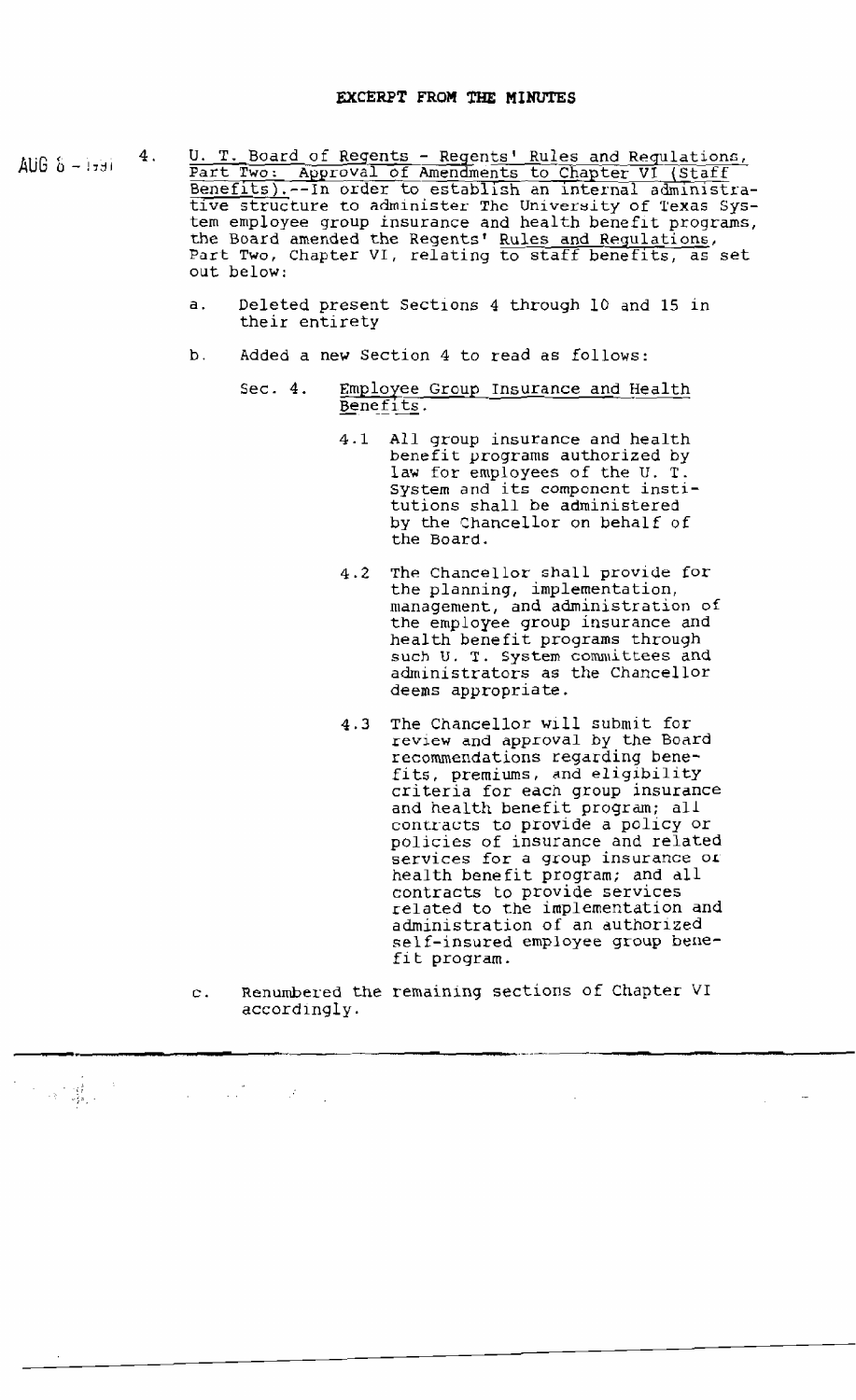JUN -  $61991$   $2.$ 

k fran

- U. T. Board of Regents Regents' Rules and Regulations, Part Two: Amendments to Chapter III, Section 4, Subsection 4.13 (Local Institutional Funds).--The Board amended the Regents' Rules and Regulations, Part Two, depends one Regenes Ruits and Regulations, Tare 140, tional Funds) to read as set forth below:
	- 4.13 Requests for documentation specifying staff authorized to sign checks or initiate funds movements, or changes thereto, for all bank accounts, bank cornmon trust funds, or money market funds shall be approved by each institutional chief administrative officer and chief business officer with copies of the changes and/or authorization sent to the Director of the Office of Budget and Fiscal *Policy.*
- AUG 8 1991 <sup>3.</sup> U. T. Board of Regents Regents' Rules and Regulations, Part Two: Authorization to Amend Chapter IV, Section 7 (Purchases by or from Employees).--Approval was given to amend the Regents' Rules and Regulations, Part Two, Chapter IV, Section 7 (Purchases by or from Employees) to read as set forth below:
	- Sec. 7. Purchases by or from Employees.--Purchases are not permitted from any officer or employee of the System unless the cost is empergies of the typical directs the cost in and until approved by the component chief administrative officer and the appropriate Executive Vice Chancellor or the Chancellor. Purchases of equipment or property of the System by any officer or employee may be made only after authorization by the component chief administrative officer and the appropriate Executive Vice Chancellor or the Chancellor. Details of such transactions shall be reported *in* the component Docket or Minutes of the Board. Approval and reporting are not required for purchases made at public auction.

**第二章 第二章**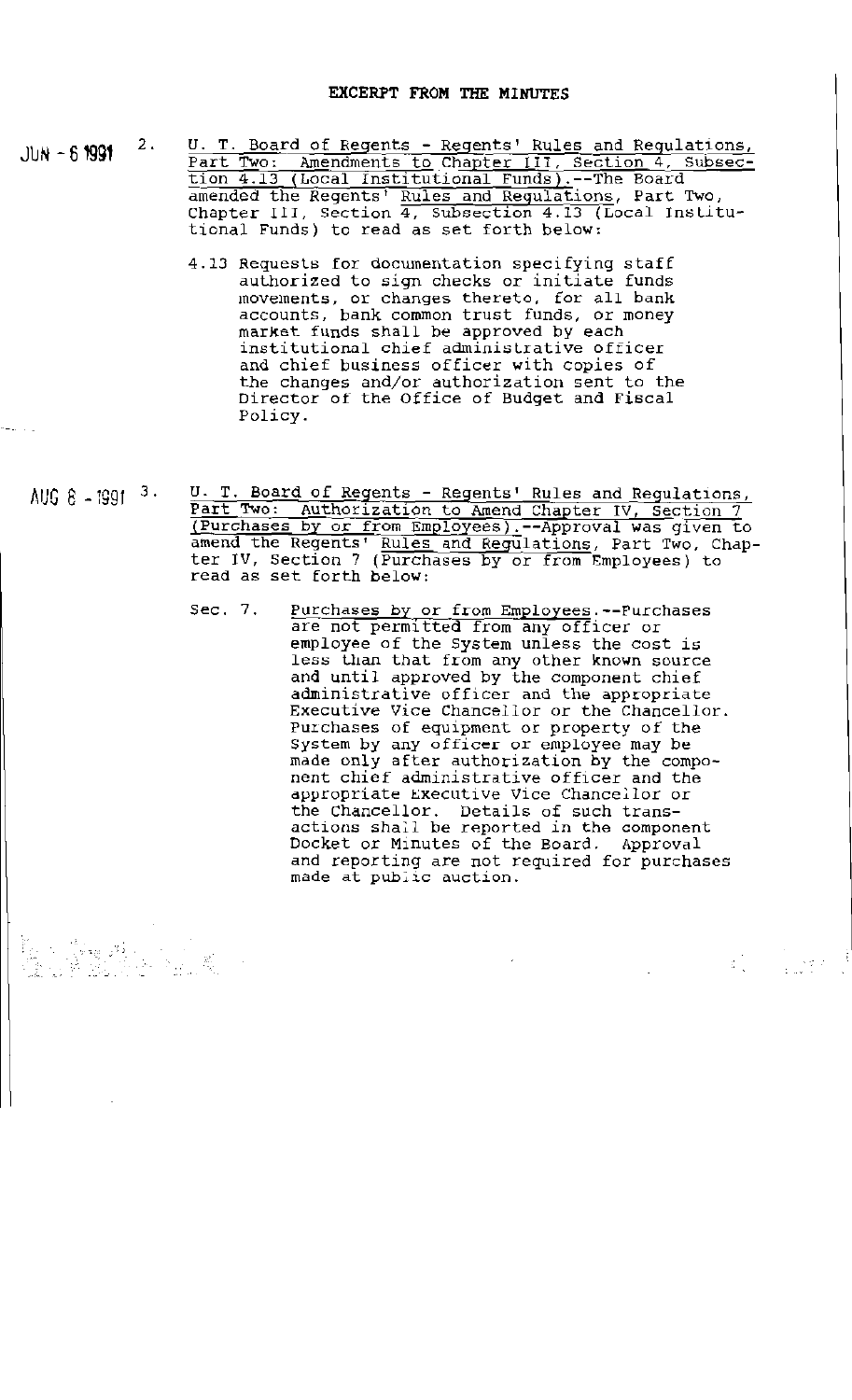3 .

APR 1 1 1991

 $\epsilon_{\rm{obs}}$ 

U. T. Board of Regents - Regents' Rules and Regulations: Approval to Amend (a) Part One, Chapter Ill, section 27, Subsection 27.3 (Power to Authorize Expenditures Out of System Funds); (b) Part Two, Chapter IV, Section 4 (Purchase of Supplies and Equipment) and Section 7 (Purchases by and from Employees); and (c) Part Two, Chapter VII, Section 8, Subsection 8.6 (Dlsposal of Property of the System).--Approval was given to amend the Regents' Rules and Regulations, Parts One and Two as set forth below:

- a. Subsection 27.3 of Section 27, Chapter Ill, Part One was deleted.
- b. Part Two, Chapter IV, Section 4 was amended to read as follows:
	- Sec. 4. Purchases of Supplies and Equipment.
		- 4.1 The state Purchasing and General Services Act, Article 601b, Vernon's Texas civil Statutes, shall govern the purchasing policies of the system.
		- 4.2 The state Purchasing and General Services Act does not apply to purchases of supplies, materials, services, or equipment:  $(a)$  for resale;
			- (b) for Auxiliary Enterprises;
			- (c) for Organized Activities
				- Relating to Instructional Departments; or
			- (d) from gifts or grants, including those in support of research.
- c. Part TwO, Chapter IV, section 7 was amended to read as follows:
	- Sec. 7. purchases by or from Employees.--Purchases are not permitted from any officer or employee of the System unless the cost is less than that from any other known source and until approved by the component chief administrative officer and the appropriate Executive Vice Chancellor. Sealed bid purchases of equipment or property by employees may be made only after authorization by the chief administrative officer and the appropriate Executive Vice Chancellor. Details of such transactions shall be reported in the Dockets or Minutes of the Board. Approval and reporting are not required for purchases made at public auction.
- d. Part TWO, Chapter VII, Section B, Subsection B.6 was amended to read as follows:
	- Sec. 8. Disposal of Property of the System.
- B.6 Sales to employees are governed by the provisions of Part Two, Chapter IV, Section 7 of these Rules. 8.6 Sales to employe<br>the provisions of<br>ter IV, Section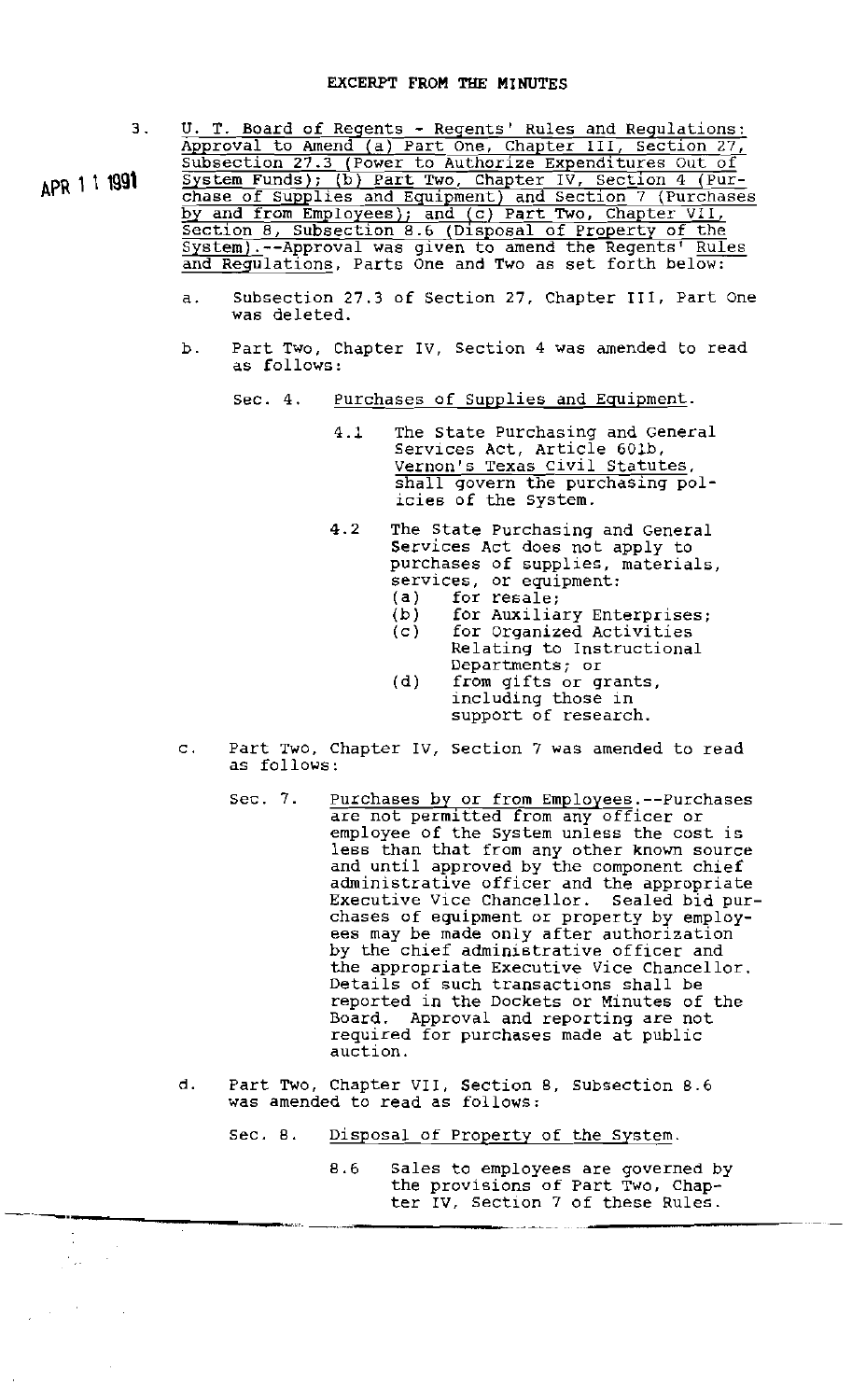2.

APR 1\ <sup>1991</sup>

 $\sigma$  . The spectrum is a subsequently decomposed by the spectrum of the spectrum of  $\sigma$ 

÷.,

U. T. Board of Regents - Regents' Rules and Regulations, Part Two: Approval of Amendments to Chapter XI (Contracts and Grants for Research, Training, and Educational Services, Including Institutional support Grants).--In order to acknowledge the name change for the Office of Budget and Fiscal Policy of The University of Texas System approved by the U. T. Board of Regents at the February 1991 meeting and to implement minor streamlining for processing procedures for contracts and grants, the Board amended the Regents' Rules and Regulations, Part Two, Chapter XI (Contracts and Grants for Research, INC, Enapter AT (Concructs and Cranes for Research, tutional Support Grants) to read as set out below:

### CHAPTER XI

### CONTRACTS AND GRANTS

Sec. 1. Initial contracts, grants, and agreements from or with outside agencies including institutional support grants (except as provided in Subsections 1.1 and 1.2 below) shall be approved by the chief administrative officer and ratified by the Board via the institutional dockets. Subsequent institutional dockets should include only the changes in these initial contracts, grants, and agreements that involve changes in funds over \$10,000. It is not necessary

المرادي والمحاجة فللقصص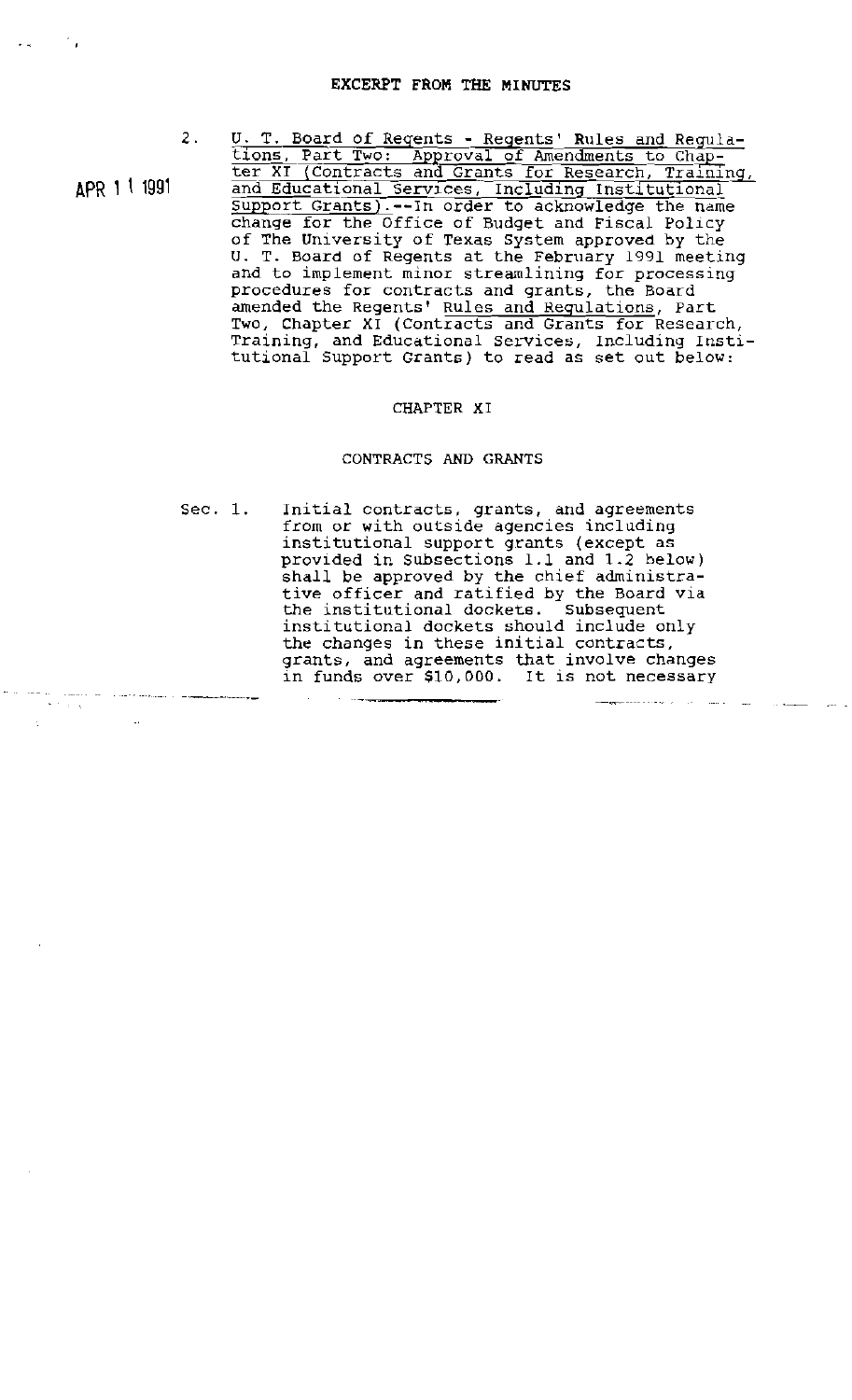to report contract extensions, amendments, modifications, changes in investigators or other changes in the institutional dockets unless they increase or decrease the total original contract by more than *\$10/000.*

- 1.1 Contracts or agreements with foreign governments or agencies thereof and with institutions, enterprises or individuals subject to the jurisdiction of foreign governments shall be submitted through the appropriate Executive Vice Chancellor for prior review sufficiently in advance of the proposed effective date to allow for prior approval of the Board, if required. Grants from such foreign entities will be submitted for approval via institutional docketing procedures.
- 1.2 The Vice Chancellor for Business Affairs will issue special instructions for those contracts and grants requiring special approvals other than as provided in this section.
- 1.3 Funds shall not be encumbered or expended under any contract or grant prior to the approval of the contract or grant as indicated above.
- 1.4 Institutional support grants include NSF Institutional Grants for Science, NIH General Research Support Grants, Health Professions Education Improvement and/or Capitation Grant Programs, and other such grants awarded on a formula basis rather than a budgeted project basis.
- Sec. 2. Proposals for such contracts, grants, and agreements, whether with government agencies, industry, foundations, or other private granting agencies. shall be initiated by the faculty member (or other appropriate official who will direct the work) and shall be approved by designated administrative officials, including the chief administrative officer. The chief business officer at each component institution is responsible for the business aspects of the proposals.
- Sec. 3. copies of contracts, grants, and agreesopies of concruser, grands, and agreements specified in Section 1 of this Chapter, or sufficient information to document the fiscal aspects of the contract, grant, or agreement, shall be filed with the Executive Secretary to the Board as part of the docket support process.
- Sec. 4. Detailed budgets are generally included in the proposals that result in a contract or grant for a specific research, training, or grant for a specific research, crafting should conform to such budgets, unless amended by authorized procedures.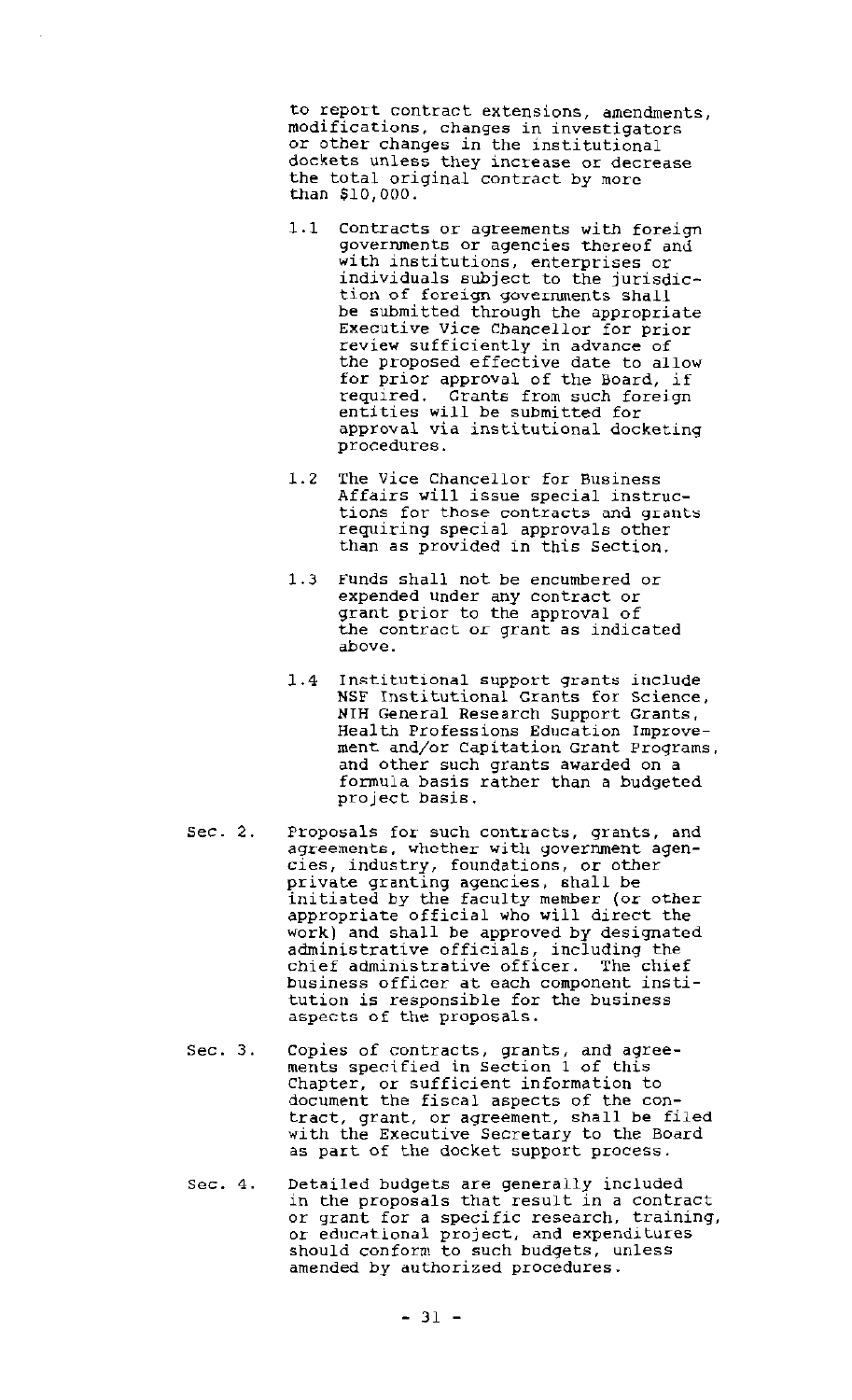Sec. 5. proposals as to overhead rates and specialized rates for fringe benefits, computers, and other facilities chargeable to cost-reimbursement contracts and other government contracts and grants shall be worked out in preliminary form by the chief business officer concerned and shall be reviewed and approved by the Director of the Office of Budget and Fiscal Policy before being submitted. Subject to approval of the Vice Chancellor for Business Affairs, the Director of the Office of Budget and Fiscal policy shall coordinate efforts between component institutions and cognizant agencies to negotiate such rates.

 $\mathcal{L}_{\text{max}}$ 

- Sec. 6. Information as to overhead and specialized rates applicable to the type of contract, grant, or agreement to be entered into shall be secured from the Director of the Office of Budget and Fiscal policy via the business officers and/or the appropriate research administration officer.
- Sec. 7. To the extent that indirect cost recoveries from the application of overhead rates are derived from use charges for buildings, other improvements, or equipment, the funds so derived shall be designated for renewals and replacements of plant fund assets or for other purposes specified and approved in the budgetary processes as related to the indirect cost recoveries.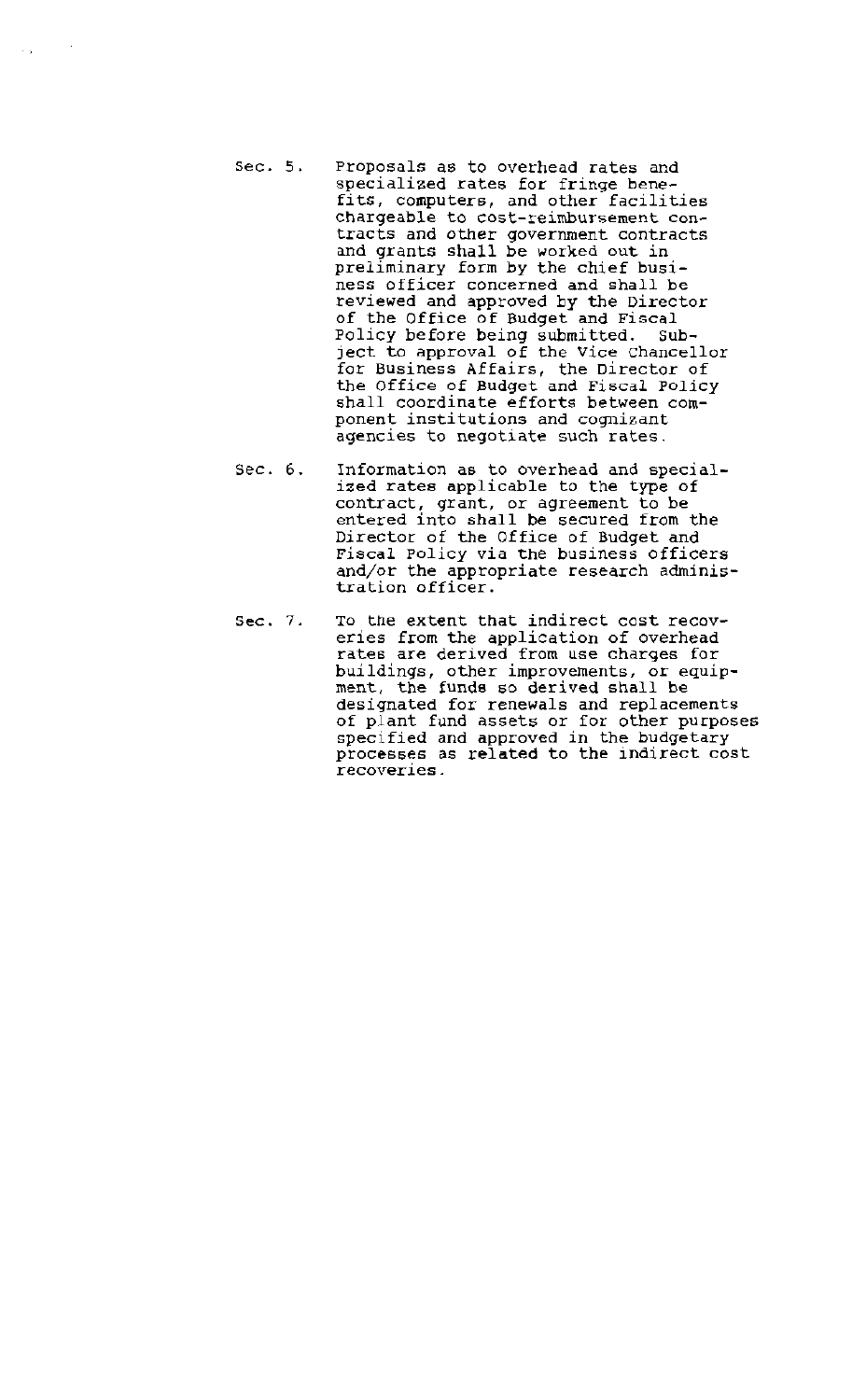$1.$ 

APR 1 1 199t

 $\frac{1}{4}$ 

U. T. Board of Regents: Authorization to Restructure U. T. System Audit Office and Approval of Amendments to the Regents' Rules and Regulations - (a) Part One, Chapter I, Section 7, Subdivision 7.15 (Duties of the Per-

sonnel and Audit Committee); (b) Part one, Chapter II, Section 3, Subsection 3.3 (Audit); and (c) Part Two, Chapter II, Section 3 (Auditing).--In order to comply with the Texas Internal Auditing Act (Article 6252-5d, Wernon's Texas Civil Statutes) and the interpretation of the State Auditor's Internal Audit Policy Statement pUblished on september 24, 1990, the Board approved the restructuring of The University of Texas System Audit Office and amended the Regents' Rules and Regulations, Parts One and Two related thereto as follows:

- a. Part One, Chapter I, section 7, subdivision 7.15 was amended to read as follows:
	- Duties of the Personnel and Audit Committee.--The Personnel and Audit Committee shall: 7.15
		- Obtain, review, and report to the Board on all State Auditor's Reports and Management Letters and system and institutional internal audit reports. 7.154
		- Approve the system-wide internal audit plan. 7.155
		- Transmit to the Chancellor, subject to the prior approval of the Board, such instructions as it deems necessary for the implementation of appropriate internal auditing practices. 7.156
		- Initiate System and institutional audits as deemed necessary to ensure management control within The Uniwersity of Texas System. (In this regard. the System Director of Audits reports to the Chairman of the Personnel and Audit Committee.) 7.157
- b. Part One, Chapter II, Section 3, Subsection 3.3 was amended to read as follows:
	- 3.3 Audit. The Chancellor, as chief executive officer of the System, is responsible for insuring the implementation of appropriate audit procedures for the System. Accordingly, the system Director of Audits prepares an executive summary of all internal audit activity by the System internal auditors and the institutional internal auditors for the Chancellor.

 $e^{\sqrt{2}t}$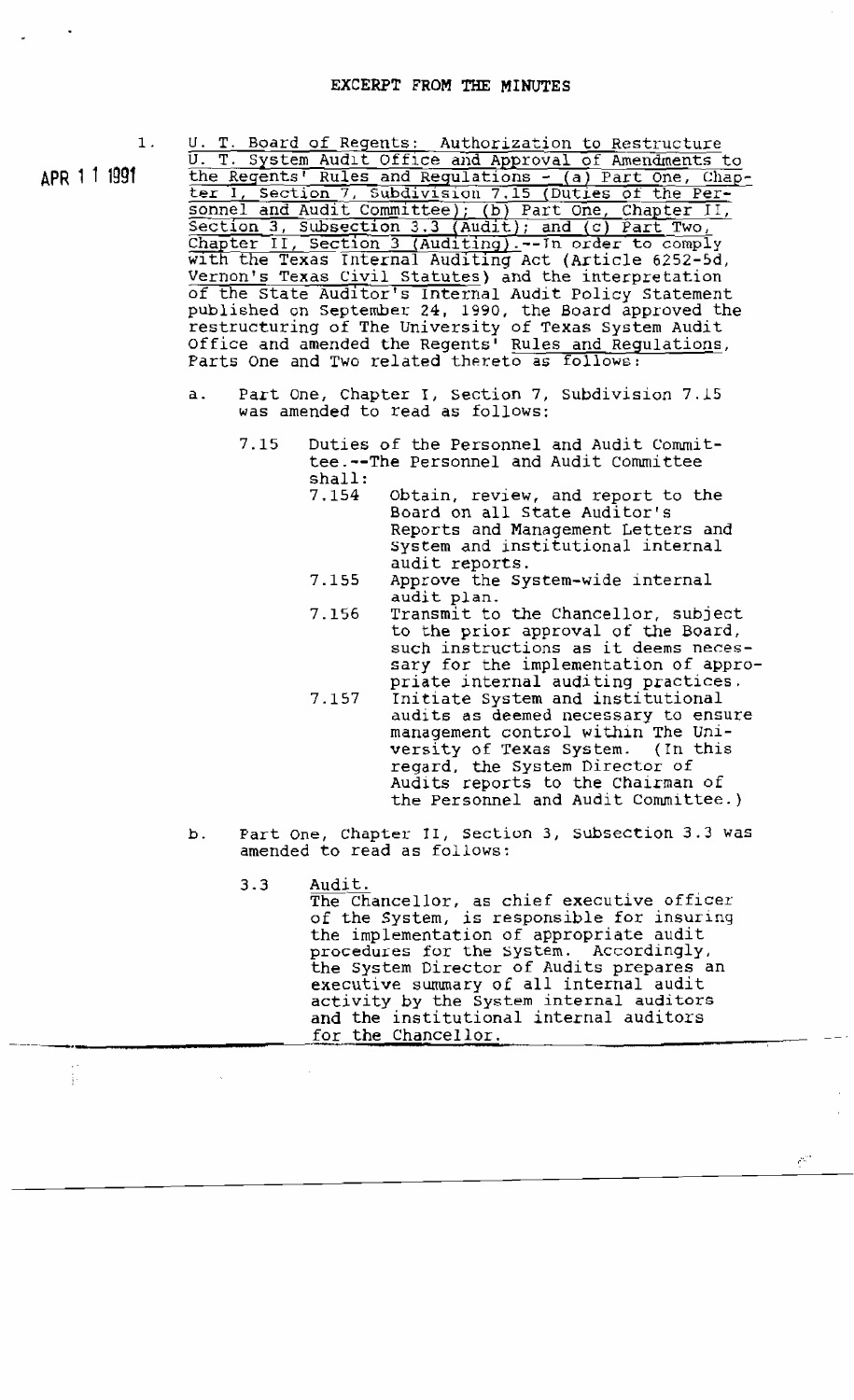- 3.31 System Director of Audits. The System Director of Audits is responsible for coordinating the effective auditing of the System as set out in Subdivision 3.312 of this Chapter. The System Director of Audits provides audit assistance to the Chancellor, the Executive Vice Chancellors and the Vice Chancellors in the exercise of their responsi-<br>bilities.<br>3.311 Appointment and Tenure.
	- Appointment and Tenure. The System Director of Audits shall be appointed by the Board after nomination by lhe Chancellor. The System Director of Audits shall hold office without fixed term, subject to the pleasure of the Chancellor. The Chancellor's actions regarding the System Director of Audits are subject to review and approval by the Board.
	- 3.312 Duties and Responsibilities. The primary responsibilities of the System Director of Audits include:<br>3.3121 Develo
		- Developing a Systemwide internal audit plan based on a System-wide risk assessment and coordinating the implementation of this plan with the institutional internal<br>auditors. This auditors. System-wide audit plan is submitted to the Personnel and Audit committee for approval after the Chancellor's review and approval. 3.3122 Conducting audits of the System including the revenue produced from the Permanent University Fund lands. 3.3123 Formulating policies for the internal audit

activity at each com-

3.32 ponent institution. The System internal auditors are the internal auditors for the System and augment the audit work of the institutional internal auditor and the State Auditors at the component institutions.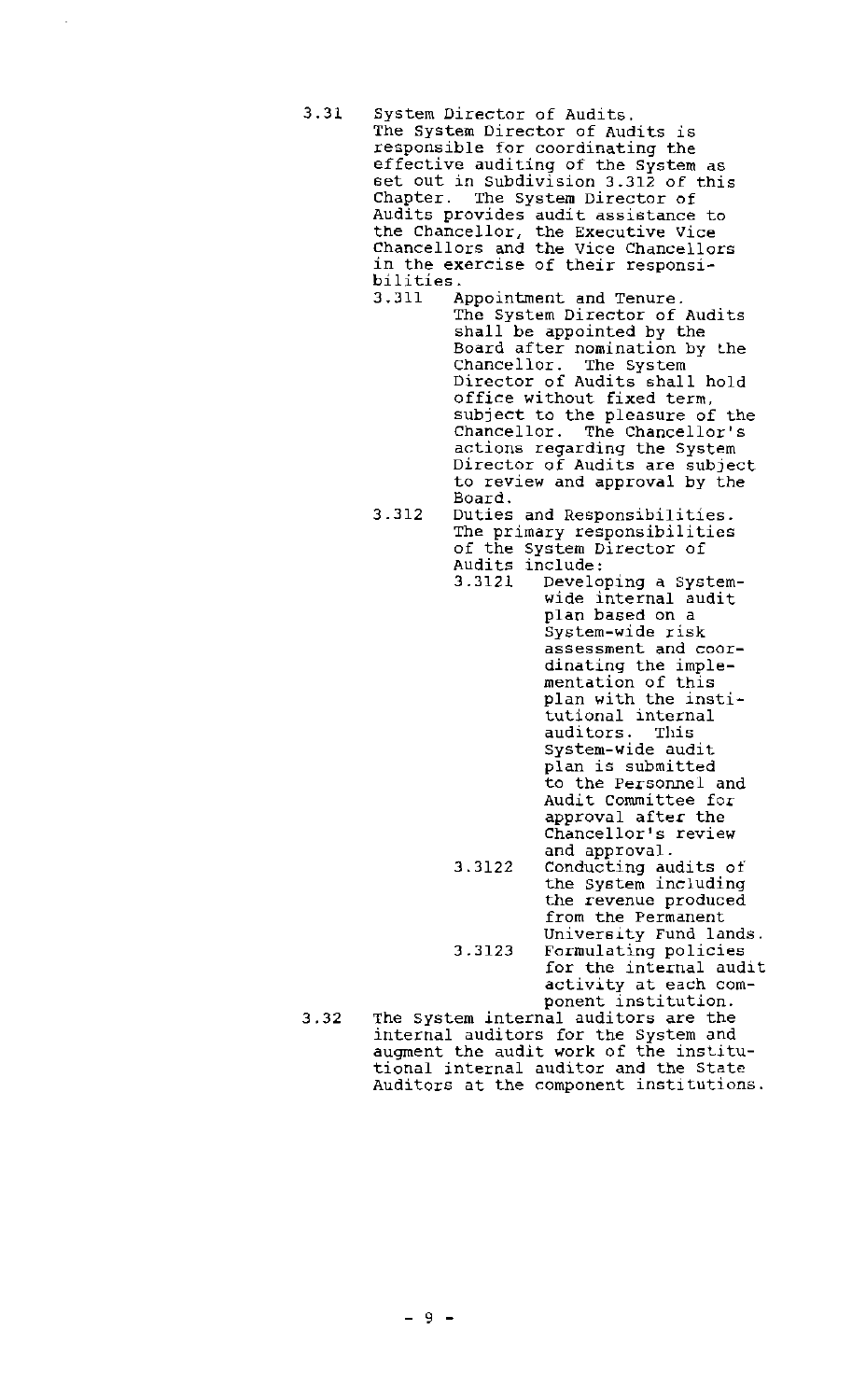c. Part Two, Chapter II, Section <sup>3</sup> was amended to read as follows:

Sec. 3. Auditing.

- 3.1 Internal auditors are responsible for reviewing, evaluating, and reporting on the institution's system of internal administrative and accounting controls and the efficiency and effectiveness of the operations when compared with established standards. The internal auditors are to have no authority or responsibility for the activities they audit. The objective of internal auditing is to assist the chief administrative officer in the effective discharge of his or her responsibilities by furnishing objective analyses, appraisals and recommendations concerning the activities reviewed. To accomplish these objectives, the internal auditor is authorized to have full, free and unrestricted access to all property, personnel and records. The examination of patient medical records must serve a genuine audit need; and individual patients should not be identi-<br>fied in any audit report. The fied in any audit report. Texas Internal Auditing Act, the Standards for the Professional Practice of Internal Auditing published by the Institute of Internal Auditors, Inc. and "College and University Business Administration" published by the National Association of College and university Business Officers shall serve as guidelines for internal audit activities.
- 3.2 Each institution is expected to maintain an internal audit staff unless otherwise exempt from this requirement by the Chancellor. The institutional internal auditor reports to the institutional chief administrative officer or the institutional audit committee. The institutional internal auditor submits an annual audit plan for approval by the chief administrative officer and forwards <sup>a</sup> copy to the appropriate Executive Vice Chancellor and the System Director of Audits.
- 3.3 The System Director of Audits shall seek input into the system-wide audit plan from the institutional internal auditors. The implementation of the System-wide internal audit plan will be coordinated with the institutional internal audit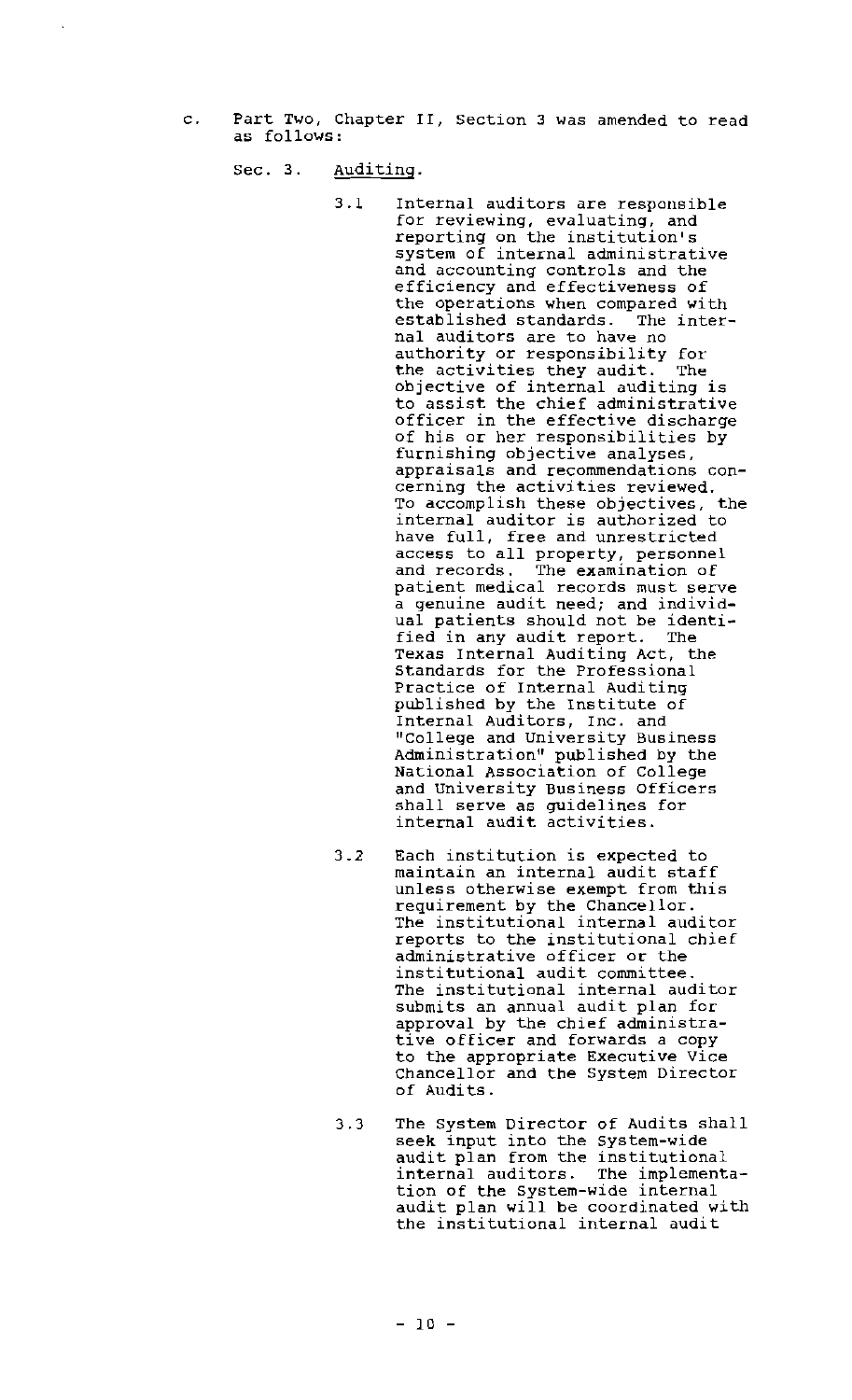plans to insure major risks are addressed yet duplication of effort is minimized.

 $\overline{\phantom{a}}$ 

3.4 The State AUditor's Office, as part of the legislative branch of state government, is the external independent auditor of The University of Texas System. The State Auditor's Office conducts financial and performance audits and makes recommendations for improving financial and management controls within The University of Texas System. The state Auditor's Office reviews The University of Texas System's internal control structure and operations to determine the scope of the examination and reliability of the entity's financial and nonfinancial data. The internal audit function is considered a part of the internal control structure of The University of Texas System.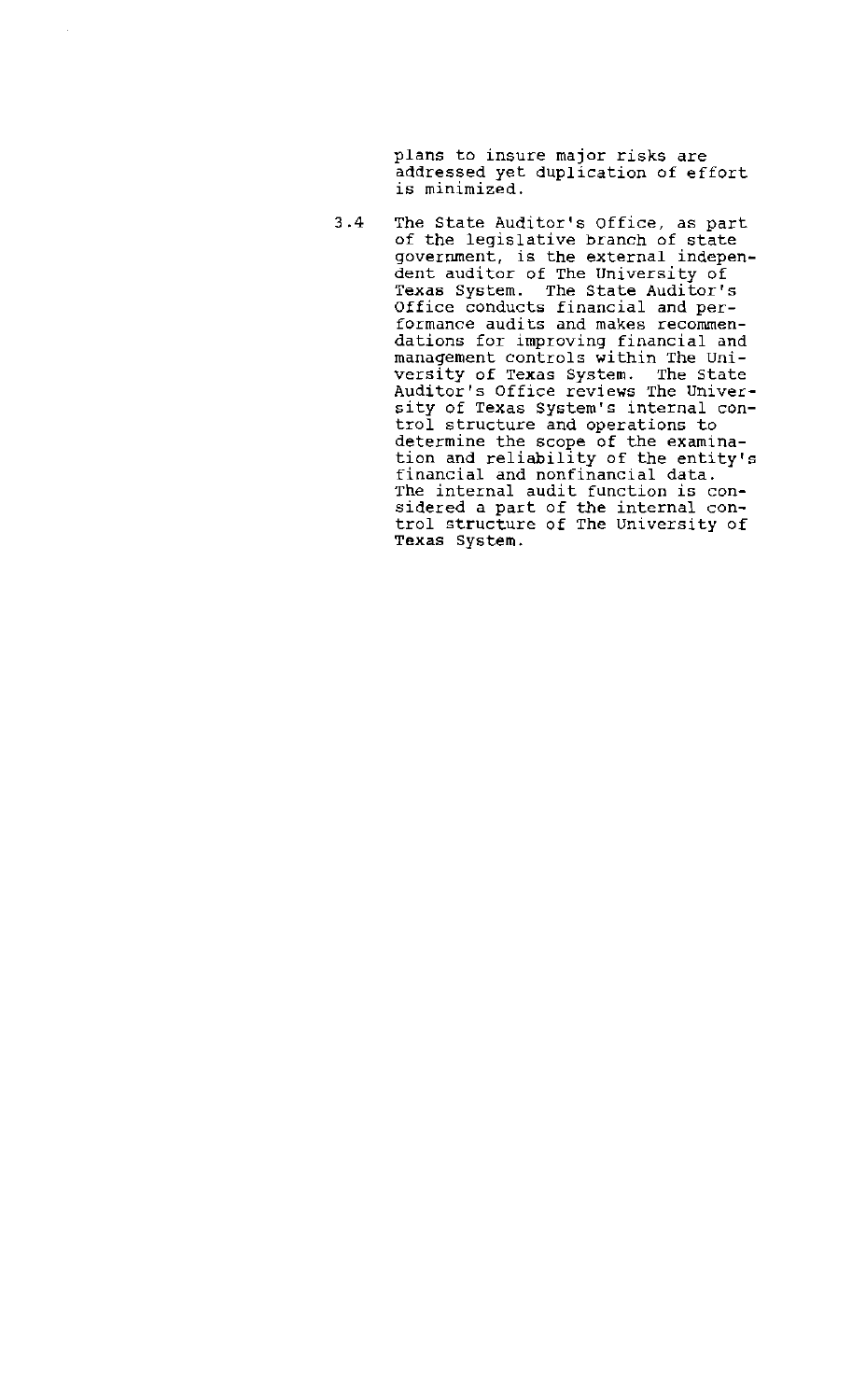$\mathbf{1}$ .

OCT 1 2 1990 U. T. Board of Regents - Reqents' Rules and Regulations, Part Two: Approval of Amendments to Chapter VIII (Physical Plant Improvements).--The 71st Legislature renewed the Texas Higher Education Coordinating Board's enabling legislation through the enactment of Senate Bill 457 which changed the threshold of the Coordinating Board's authority to review and approve major repair and rehabilitation projects from \$300,000 to \$600,000.

> In accordance therewith, the Board amended the Regents' Rules and Regulations, Part Two, Chapter VIII (Physical Plant Improvements) as set forth below:

- d. A new Section 1 was added to read as follows:
- Sec. 1. General Policies Regarding Approval of Construction and MaJor Repair and Rehabilitation projects.
	- 1.1 The U. T. Board of Regents shall appoint architects, approve plans and execute contracts for all new construction projects exceeding \$300,000 and for major repair

rt Glean S

•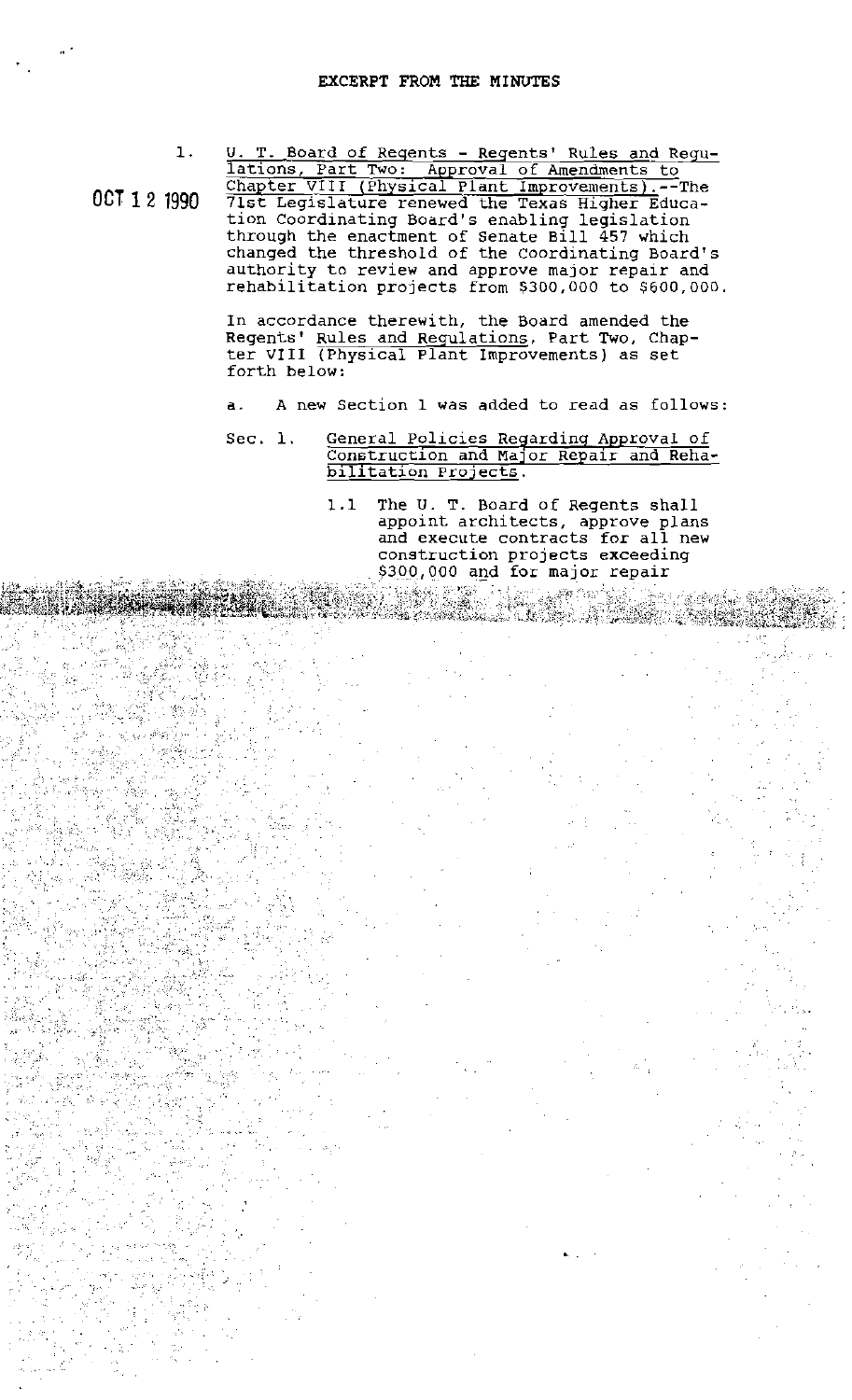projects exceeding \$600,000 via the agenda process. such projects shall normally have been previously recognized in the Capital Improvement Program and their funding authorized through the annual Capital Budget. New construction projects costing less than \$300,000, and adding space to the building inventory, and repair and rehabilitation projects costing between \$300,000 and \$600,000 shall be approved by the Executive Vice Chancellor for Academic Affairs or the Executive Vice Chancellor for Health Affairs as appropriate, and shall be ratified by the Board via standard docket procedures. The Office of General Counsel shall approve all contracts for major construction projects and shall approve as to form contracts for minor construction projects. Payment bonds and performance bonds shall be approved as to form by the Office of General Counsel for all construction contracts greater than \$25 ,000.

- b. Present Section 7 was renumbered as Section 2 and amended to read as follows:
- Sec. 2. Institutional Building Advisory Committees.
	- 2.1 At each of the component institutions there shall be an Institutional Building Advisory Committee.
	- 2.2 The committee shall be appointed by the chief administrative officer in the same manner as other institution-wide committees are appointed.
	- 2.3 The composition of the Institutional Building Advisory committee shall be set forth in the institutional Handbook of Operating Procedures of each component institution.
- c. Present Sections 1 through 6 were renumbered as Sections 3 through 8 and amended to read as follows:
- Sec. 3. Major New Building Construction and Construction of Improvements Other Than Buildings Exceeding the Amount of 300,000 Per ProJect.
	- 3.1 After the Board approves the construction of new buildings, the procedures shall be as follows:<br>3.11 The Institutio
		- The Institutional Building Advisory Committee shall hold necessary hearings and make proper investigations to translate the approved academic program into priorities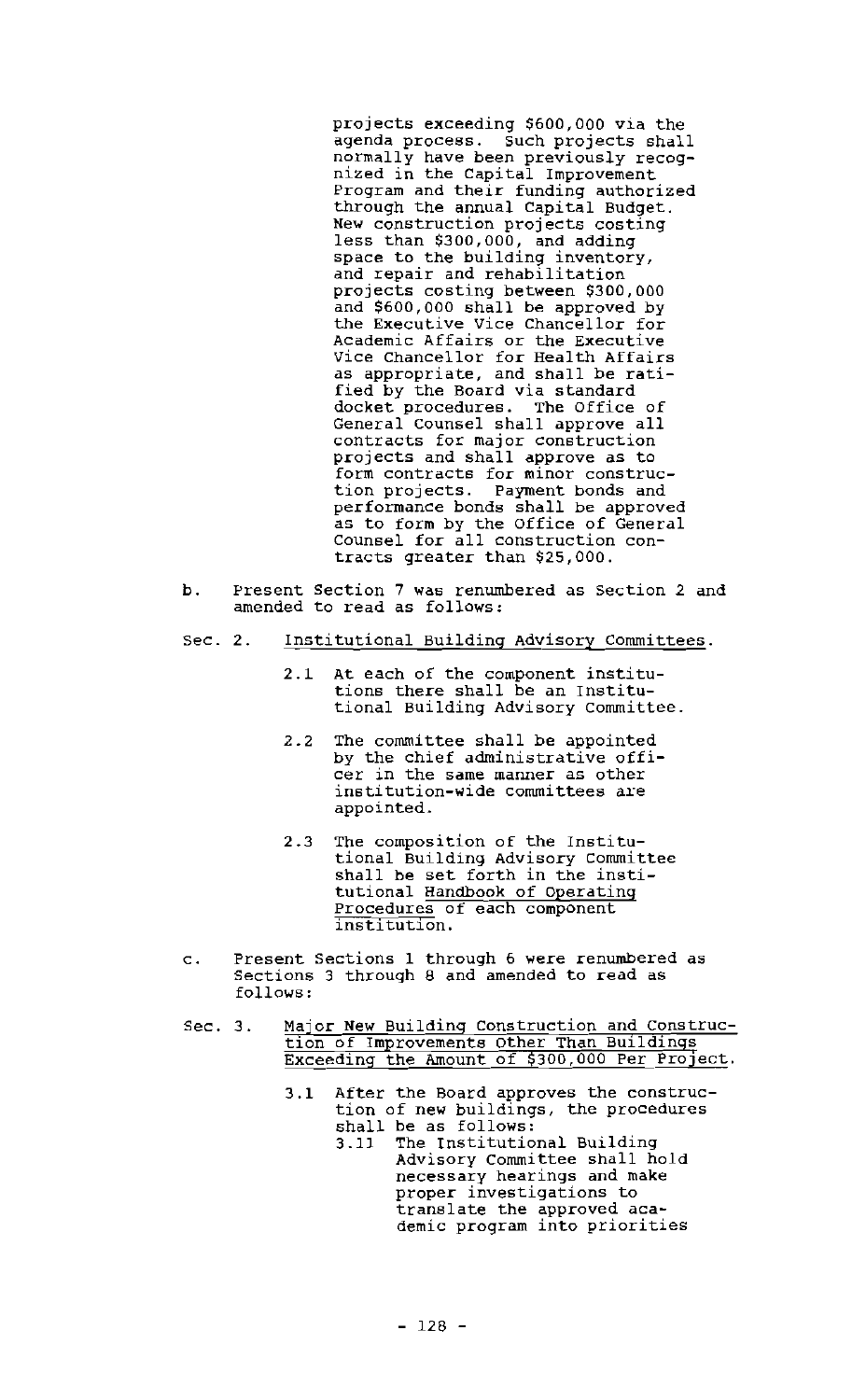for new construction, with suggestions as to total project area and function, and make such recommendations to the chief administrative officer.

- 3.12 The Institutional Building Advisory Committee shall be relieved of further direct responsibility whenever a building contract is awarded, but shall be available for consultation as the building progresses, as requested by the chief administrative officer, the appropriate Executive Vice Chancellor, the Chancellor, or his or her delegate, and the project architect.
- 3.13 New projects shall be submitted to the Board for approval, including proposed funding, upon recommendation of the chief administrative officer, the appropriate Executive Vice Chancellor, the Chancellor, or his or her delegate.
- 3.2 Project Development.
	- The Board will employ a project architect for each new major building project at all major surrarng project
	- 3.22 The chief administrative officer may appoint, according to the institutional Handbook of operating Procedures, an Ad Hoc project Building Committee composed of, but not limited to, representatives of the departments or divisions that will occupy the building. The committee shall work with the Office of Facilities Planning and Construction to prepare a detailed program of the needs for each project.
	- 3.23 The chairperson of the Institutional Building Advisory committee, or his or her delegate, shall be an ex officio member of each Ad Hoc Project Building Committee.
	- 3.24 The project architect shall be given the detailed program and will work in conjunction with the Office of Facilities Planning and Construction to prepare preliminary plans, exterior design, outline specifications, cost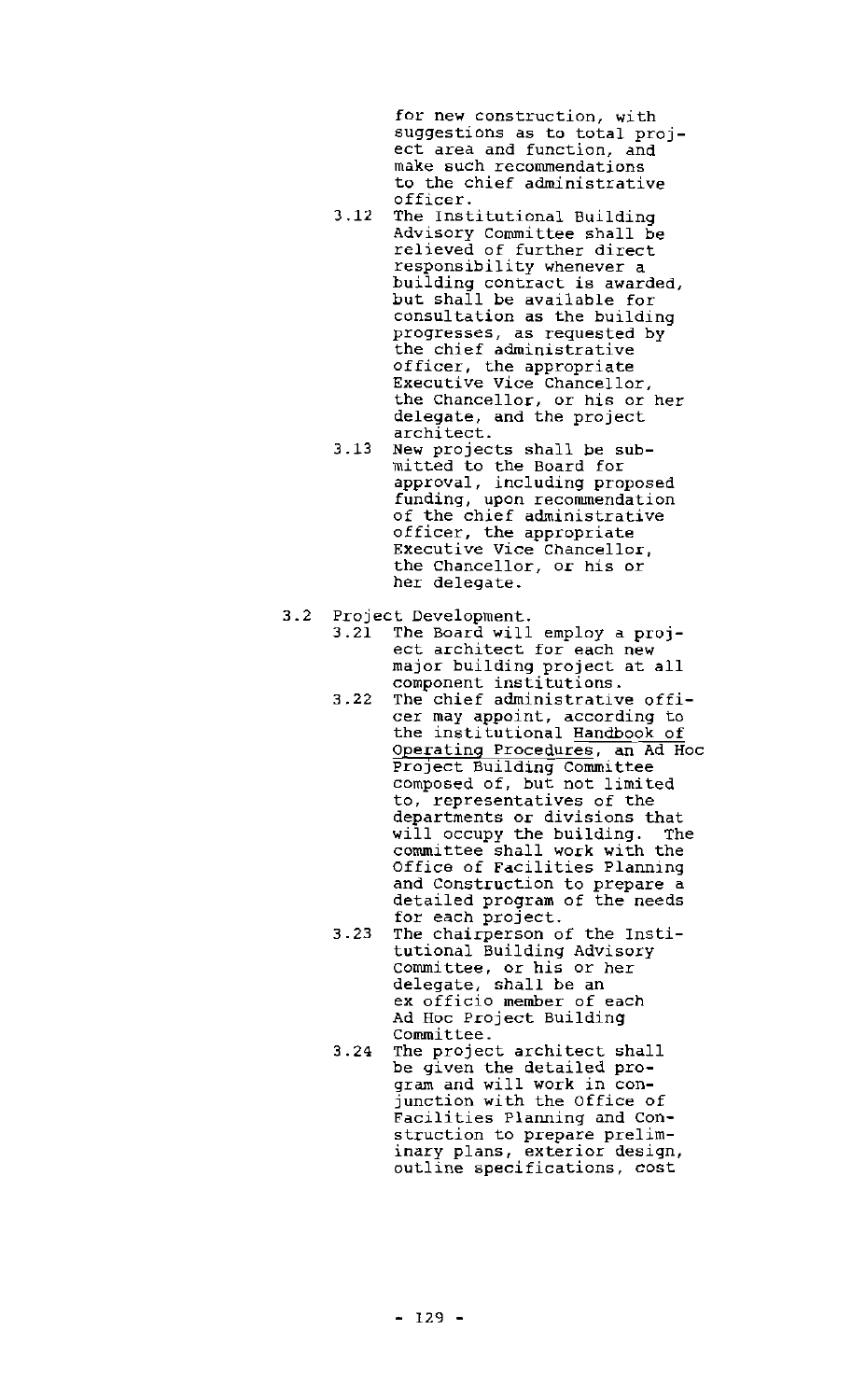estimates, etc., which shall be submitted to the Board for approval upon the recommendation of the chief administrative officer, the appropriate Executive Vice Chancellor, the Chancellor, or his or her delegate.

- 3.25 After approval of the preliminary plans, the Board shall authorize the preparation of the working drawings and specifications. In the preparation of the final plans and specifications, the project architect shall work with the Ad Hoc Project Building Committee and the Office of Facilities Planning and Construction.
- 3.26 The final working drawings and specifications shall be submitted to the Board for approval upon the recommendation of the chief administrative officer, the appropriate Executive Vice Chancellor, the Chancellor, or his or her delegate.
- 3.3 Bidding and construction Phase of Project.<br>3.31 Af
	- After the Board approves the final plans and specifications, the Board shall authorize the Office of Facilities Planning and construction to advertise for bids. Advertisements for bids for buildings shall be in accordance with state law.
	- 3.32 The Chancellor, or his or her delegate, shall receive and open bids, with the project architect and others, tabulate and study such bids, and make recommendations to the Board.
	- 3.33 The Board will approve and award the contracts for all new construction projects exceeding \$300,000 in total project cost and all major repair projects exceeding \$600,000 in total project cost. The contract will be signed by the contractor(s) involved and an authorized representative of the Board.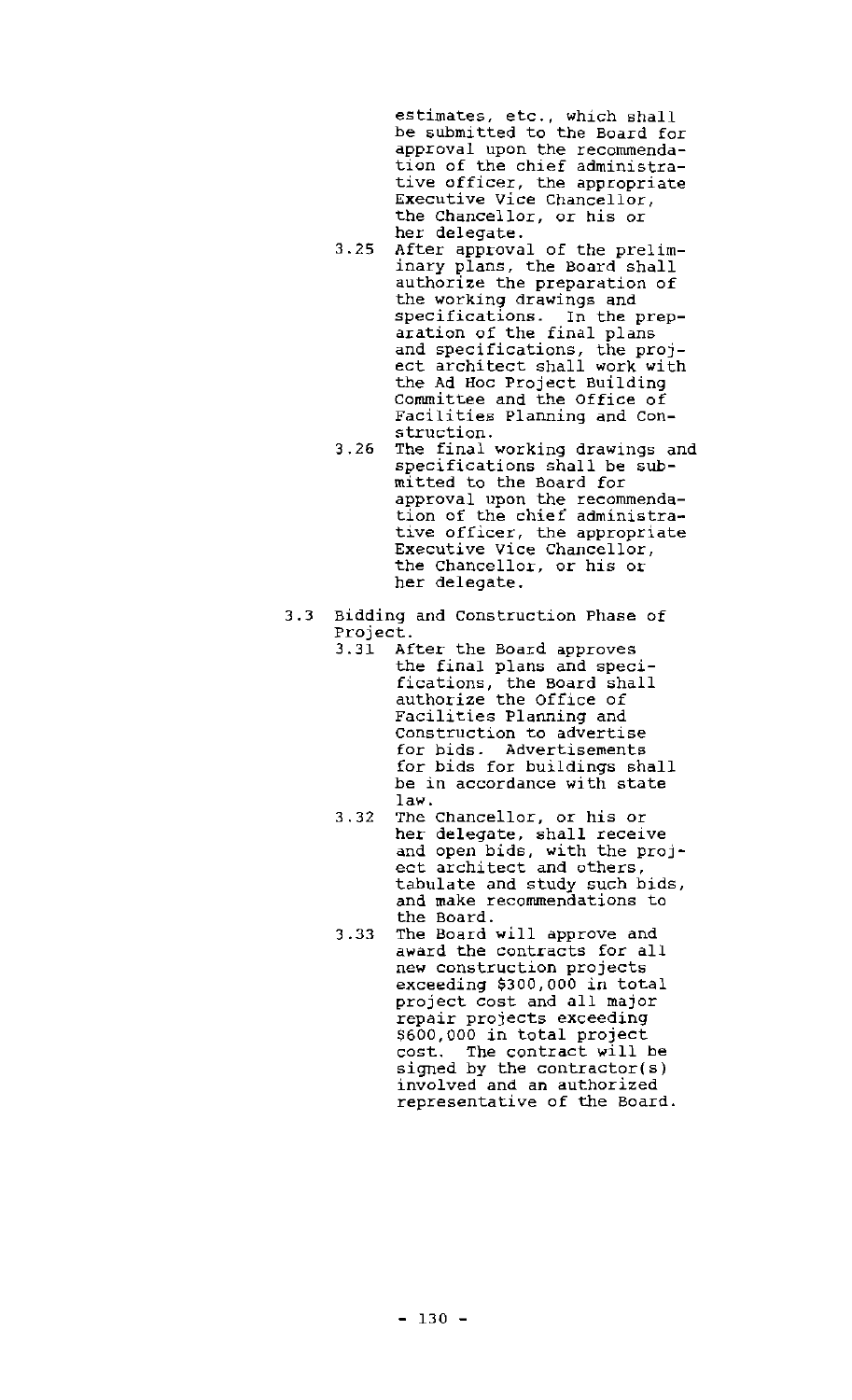- 3.331 In the event the low~ est bidder is found to be not responsible, or other facts and circumstances necessitate award of contract to other than the lowest bidder, the bidder(s) submitting proposal(s) lower than the bidder to whom award is proposed shall be notified of the Board's proposed decision for award.
- 3.332 If the lowest bidder fails to timely file notice of protest, the Board's proposed award will be final.
- 3.333 If the lowest bidder timely files notice of protest, the Board will hear the protest or will delegate to the Chancellor the authority to appoint a Hearing Officer who shall promptly convene and conduct a hearing and subsequently prepare and submit a report of his or her findings through the Chancellor to the Board. The Board shall make a final decision based upon the records of the hearing before the Hearing Officer.
- 3.334 The contract documents will be prepared by the Project Architect and approved by the Chancellor, or his or her delegate, and the vice Chancellor and General Counsel for the System, or his or her delegate, before submission to the Chairman of the Board.
- 3.34 The Chancellor, or his or her delegate, shall approve contractor's estimates, sign change orders, and provide general supervision of all new construction. The Chancellor shall advise the Board if developments during construction require additional funds or other decisions of the Board.
- 3.35 The Chancellor, or his or her delegate, shall inspect the completed building and recommend final acceptance and final payment.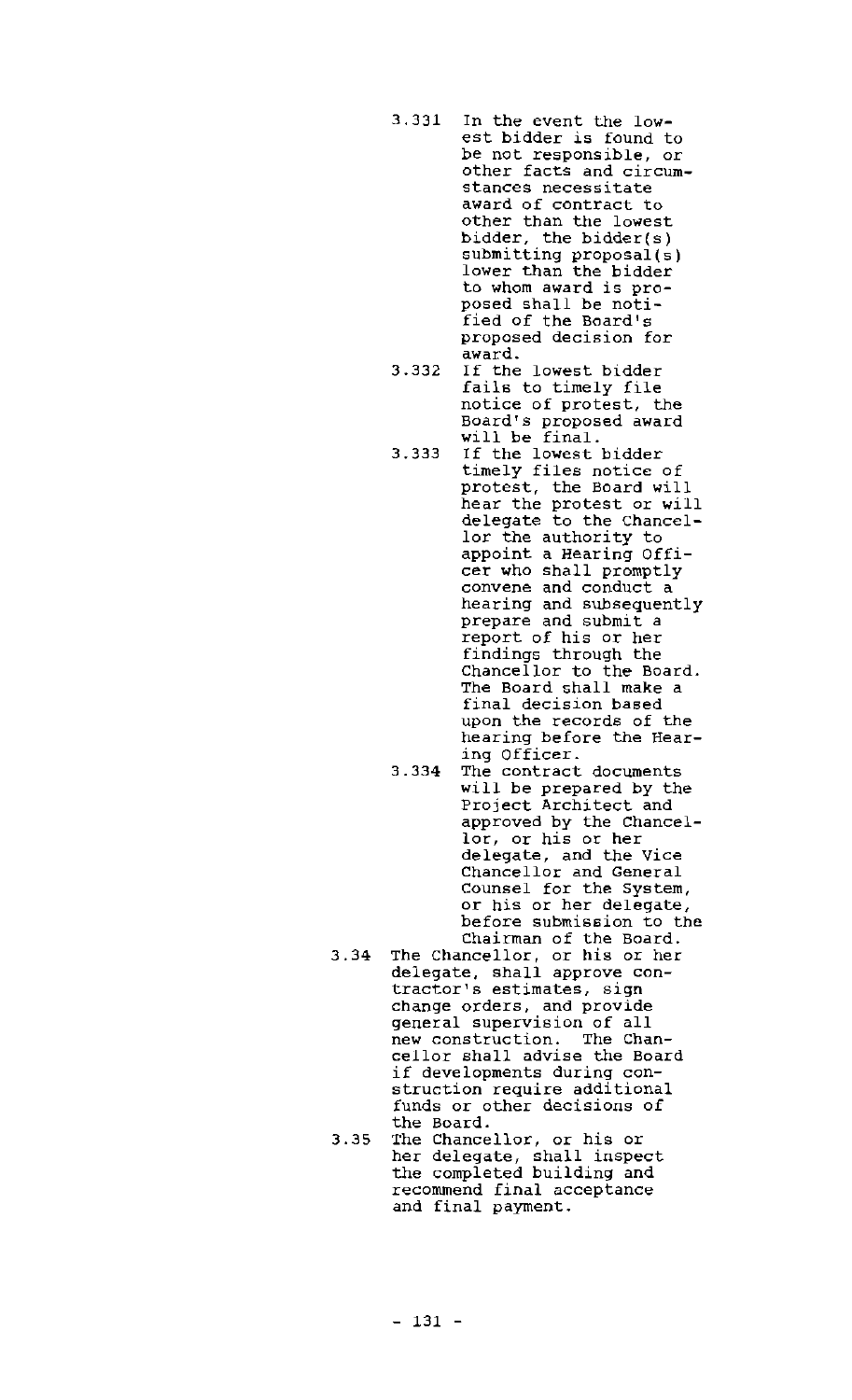- Sec. 4. Minor New Building Construction.--Minor new building construction and construction of improvements other than buildings that involve <sup>a</sup> total expenditure of \$300,000 or less per project may be handled at the component institution. However, any project involving the addition of space to the building inventory must have advance approval by the appropriate Executive Vice Chancellor and the Chancellor and then be approved by the U. T. Board of Regents via standard docket procedures. If the proposed construction or renovation is to accommodate program changes requiring approval beyond the campus level, such program approvals must be secured in advance of requests for construction approval or must be included with the construction request. Funds must have been approved through standard U. T. System budgetary procedures and the project must have been approved by the institution's director of physical plant, chief business officer, and chief administrative officer. All contracts for minor new building construction, minor repairs, or remodeling shall be let on <sup>a</sup> standard form contract approved by the Office of Facilities Planning and construction and the Office of General Counsel and shall be submitted to the Board of Regents through the institutional docket. Any such contract that involves the expenditure of more than \$25,000 shall be submitted to the Office of General Counsel for approval as to form prior to its execution by the institution.
- Sec. 5. Major Repairs and Remodeling.
	- 5.1 Any repair or remodeling project of the physical plant involVing an estimated expenditure that exceeds \$600,000 shall be deemed <sup>a</sup> construction project and shall be handled under the procedures set out in Section 3.
	- 5.2 Any repair or remodeling project of the physical plant involving an estimated expenditure of between \$300,000 and \$600,000 shall be approved by the appropriate Executive Vice Chancellor for ratification by the Board in the institutional docket.
- Sec. 6. Professional Services.--Each component institution is authorlzed to make use of architects, engineers, and other professional services up to <sup>a</sup> maximum cost of \$50,000 with the approval of the appropriate Executive Vice Chancellor, the Vice Chancellor for Business Affairs and the Chancellor on recommendation of the chief administrative officer and the chief business officer.